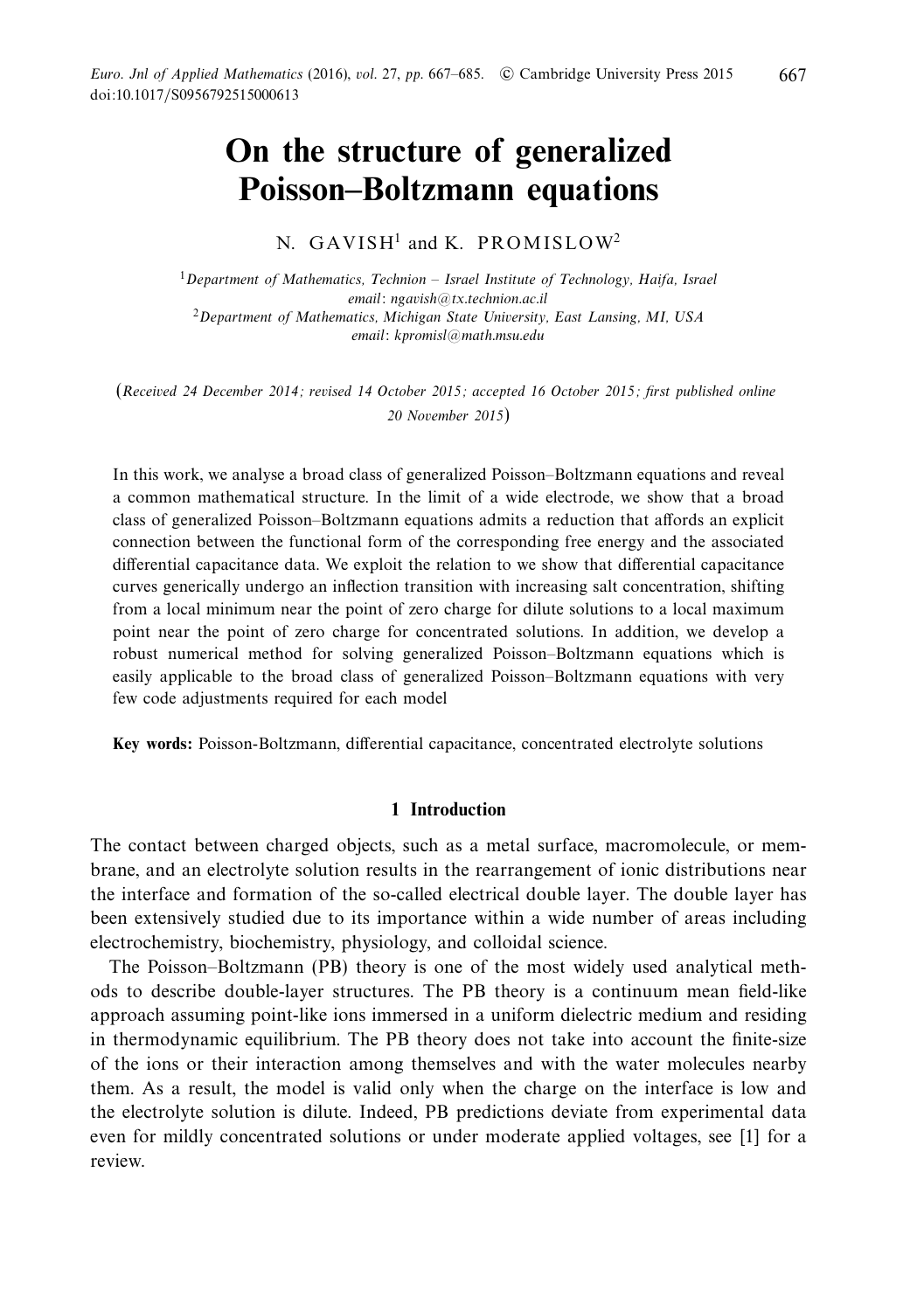Characterization of the double-layer structure in concentrated solutions or under high applied voltages is crucial to the understanding of many important systems such as fuel cells or ion channels [10, 21]. The shortcomings of the PB model have led to the development of a large family of generalized PB equations which seek to describe the equilibrium ion profiles near a charged wall. These generalized PB models take into account the finite size of the ions  $[2, 5, 7-9, 13, 15, 17-19]$ , the dependence of the dielectric upon the electric field [4,6], or the dependence of the dielectric upon the local ionic concentration [3,12]. For a review of the different models, see [1] and references within. These models were in most cases validated by differential capacitance data, a measure of the overall charge imbalance in the system and one of the most important experimentally available characterizations of the electric double layer. The relation between model parameters and the differential capacitance data can be determined via the solution of the associated generalized PB equations. Accordingly, the study of each of the generalized PB models listed above and their prediction of the differential capacitance data was based on explicit solutions when such were available, or on a numerical study using methods customized specifically for the model considered. In many cases, the numerical and analytic study of these models focused on less-demanding symmetric cases.

In this work, we show that a broad class of generalized PB equations share a common structure that permits a considerable reduction in the limit of widely separated electrodes. In this limit, the generalized PB equations can be reduced to a dynamical system which is independent of the applied voltage, and possesses a single fixed point, corresponding to the bulk state far from the charged plates.

Utilizing dynamical systems techniques, we derive an explicit formula for the differential capacitance that directly relates the model parameters and its differential capacitance. This formula enables an analytic determination of the differential capacitance data without solving the associated generalized PB equations. Using the formula, we characterize the conditions under which differential capacitance undergoes an inflection transition from a local minimum point near the point of zero charge at dilute solutions to a local maximum point for concentrated solutions, and show that such a transition is generic.

We develop an efficient numerical scheme for solving generalized PB equations and for computing its differential capacitance. This method is based on backward shooting from the bulk state (saddle point) towards the electrode. Utilizing the common structure of generalized PB models, and specifically the fact that these models exhibit similar behaviour near the saddle point, makes this numerical scheme easily applicable to the broad class of generalized PB equations.

We demonstrate the numerical and analytical results by applying them to a generalized PB model which takes into account concentration-dependent dielectric [12]. To the best of our knowledge, the study of this model so far was restricted to the case of symmetric ion polarizability, probably to avoid numerical complications. The model's predictions are in fair agreement with experimental measurements in the regime of negative voltages, but not as good as the agreement for positive voltages. In [12], the authors state that "to obtain similar agreement for positive voltage, it is necessary to use a different ion polarizability, as well as two different distances of closest approach, as the ions have different effective sizes in water." Using the dynamical systems methods, we show that taking into account the different effective sizes of ions in water indeed yields a better agreement with the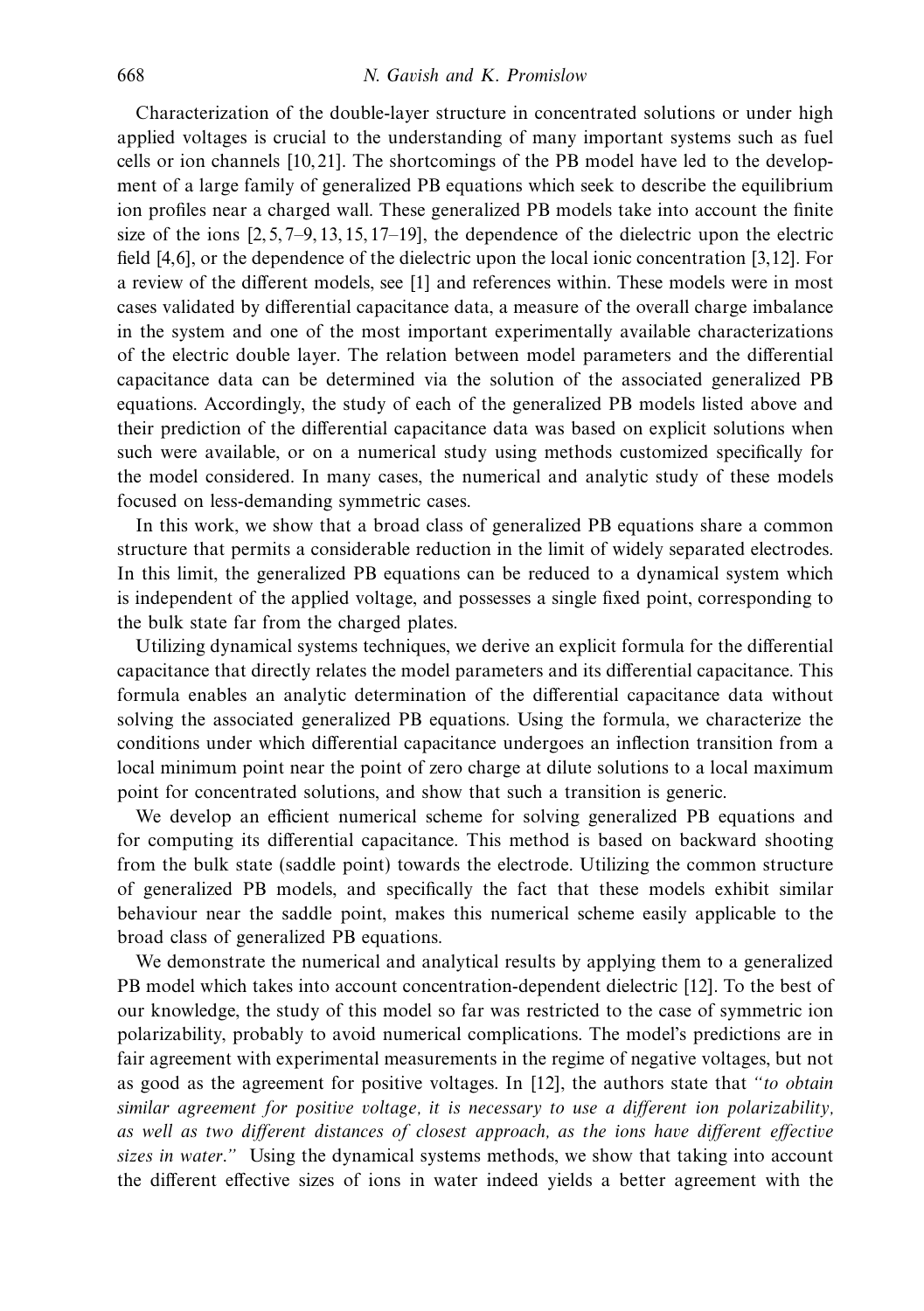

Figure 1. Illustration of the system of study. An electrolyte solution is bounded between two oppositely charged hard walls. Top graph presents the density profiles of the cations and of the anions, denoted by  $p(x)$  and  $n(x)$ , respectively, where a Stern layer of width  $\delta_s$  near each electrode is inaccessible to charge. The bottom graph presents the potential  $\phi(x)$ . Much of the focus of the paper will be in the case of infinite separation length  $L \to \infty$ .

theoretical and experimental results, while the data is less sensitive to ion polarizability. Moreover, at high ionic concentrations the model shows, in agreement with experiment data [11, 14], that the differential capacitance undergoes an inflection transition from a local minimum point near the point of zero charge at dilute solutions to a local maximum point for concentrated solutions.

The analytical and numerical tools presented herein allow a conceptual and numerical investigation of generalized PB equations that encompasses the impact of dielectric dependence on both electric field intensity and local ionic concentration.

Finally, the results of this paper fully address the forward problem: Given a generalized PB equation, what is its solution and what is the model's prediction for the differential capacitance data. This solution provides a solid and necessary basis for addressing the inverse problem which warrants further study: What are the classes of generalized PB models which give rise to prescribed differential capacitance data?

#### 2 A class of generalized Poisson–Boltzmann models

We consider a 1:1 ionic solution bounded between two electrodes as shown in Figure 1. The walls are situated at  $x = -\delta_s$  and  $x = L + \delta_s$ , where  $\delta_s \ge 0$ , with surface charge density such that the electric potential on the walls equals,

$$
\phi(-\delta_s) = \phi_s, \quad \phi(L + \delta_s) = -\phi_s,
$$
\n(2.1)

where the reference potential is taken to be zero voltage at the bulk. The ionic densities of the cations and of the anions are described by  $p(x)$  and  $n(x)$ , respectively. A layer of width  $\delta_s \geq 0$  near each electrode is inaccessible to charge, i.e.,

$$
p(x) = n(x) = 0, \quad -\delta_s < x < 0, \quad L < x < L + \delta_s.
$$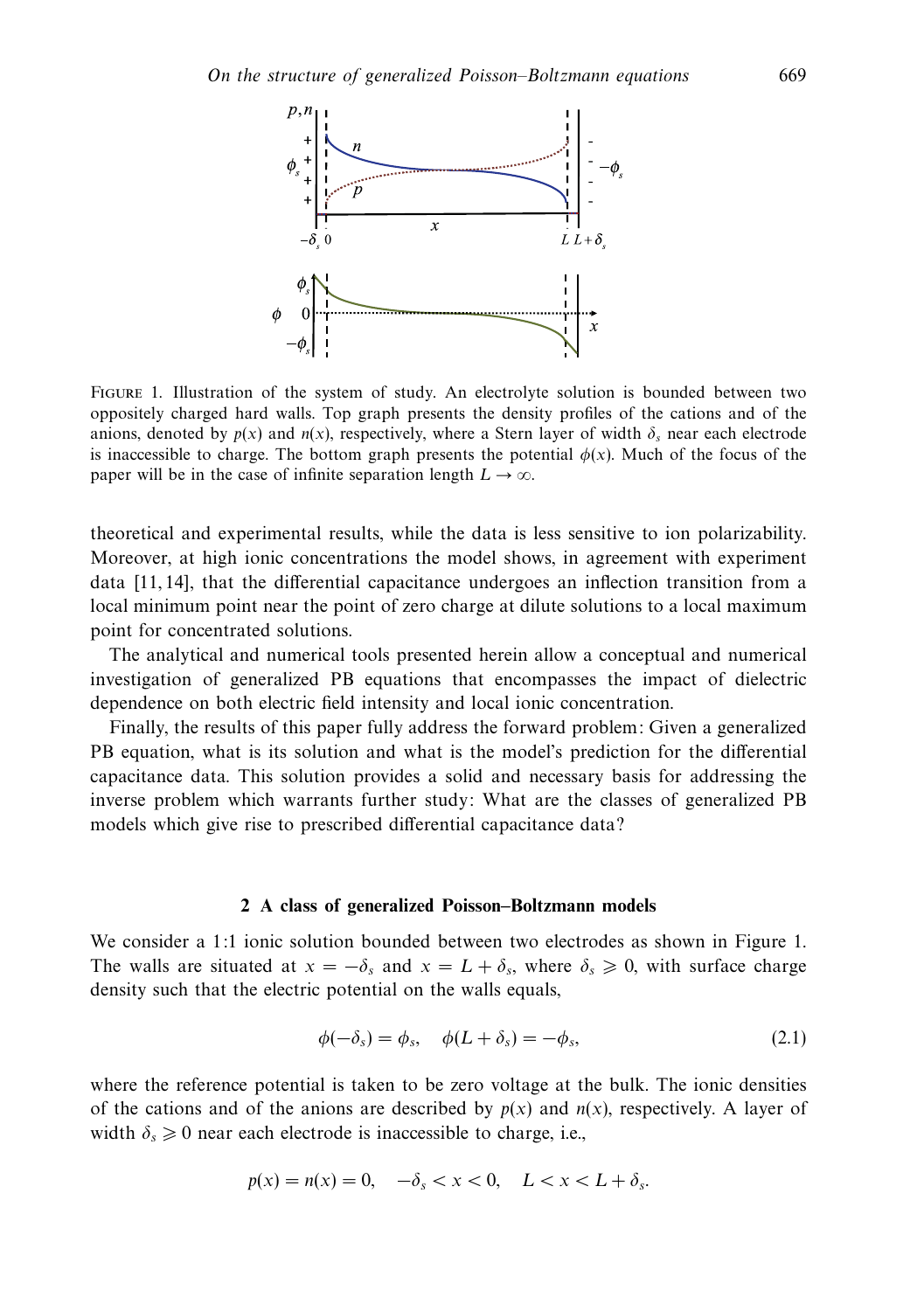The average density of anions and cations is denoted by  $\bar{c}$ 

$$
\frac{1}{L} \int_0^L p(x) dx = \frac{1}{L} \int_0^L n(x) dx = \overline{c}.
$$

The system is globally electroneutral. Therefore, when  $\phi_s = 0$ , the electric field vanishes  $\phi'(x) = 0$  and

$$
p = n \equiv \overline{c}, \quad \phi \equiv 0, \quad \phi'(x) \equiv 0. \tag{2.2}
$$

The solvent is described as a dielectric medium with a general dielectric response  $\epsilon(I, p, n)$ which depends locally on the electric field intensity  $I := (\phi')^2$  and on the ionic concentrations. In subsequent sections, we will focus on the case of infinite separation length  $L \to \infty$ .

A Hamiltonian describing the system outside the Stern layers<sup>1</sup> is given by

$$
\mathscr{A}(p, n, \phi) = \int_0^L k_B T \left[ \underbrace{p \left( \ln \frac{p}{\bar{c}} - 1 \right) + n \left( \ln \frac{n}{\bar{c}} - 1 \right)}_{\text{entropy}} + \underbrace{f(p, n)}_{\text{non-ideality}} \right] + \underbrace{q(p - n)\phi - \frac{1}{2}\hat{\epsilon}(I, p, n) \, dx}_{\text{electrostatic}}, \tag{2.3}
$$

where *q* is the unit of electrostatic charge,  $k_B$  is Boltzmann's constant, *T* is the temperature. The Hamiltonian consists of the standard entropic free energy together with a correction term  $f(p, n)$  due to non-ideality caused by ion–ion interactions at concentrated solutions<sup>2</sup>. The last term  $\hat{\epsilon}(I, p, n)$  is related to the (nonlinear) polarization of the material. The case

$$
f(p,n) = 0, \quad \hat{\epsilon} = \epsilon_s I,\tag{2.4}
$$

corresponds to the PB free energy which does not incorporate finite-size effects and treats the solvent as a uniform dielectric medium  $\epsilon \equiv \epsilon_s$ .

The double-layer structures we study are critical points of the action,  $\mathscr{A}$ ; consequently, the generalized PB equations are derived by setting the variational derivatives of  $\mathcal A$  with respect to p, n and  $\phi$  equal to zero, see e.g. [8, Section 2]. Specifically, the variation of  $\mathscr A$ with respect to  $\phi$  yields a generalized Poisson equation

$$
0 = \frac{\delta \mathcal{A}}{\delta \phi} = \frac{d}{dx} \left( \frac{\partial \hat{e}}{\partial I} \phi_x \right) + q(p - n) = 0, \qquad 0 < x < L,\tag{2.5a}
$$

<sup>1</sup> A properly posed Hamiltonian should describe the full system without the need to separately handle the Stern layer regions, see, e.g., [13]. However, since Stern layers are introduced in many important models we have conformed to the common practice and consider a framework which can also treat Stern layers separately. We stress that all our results are valid in the absence of Stern layers, that is when  $\delta_s = 0$ .

<sup>2</sup> Our presentation is restricted to a non-ideality effect in entropy, for simplicity; extension to a non-ideality in enthalpy is straightforward.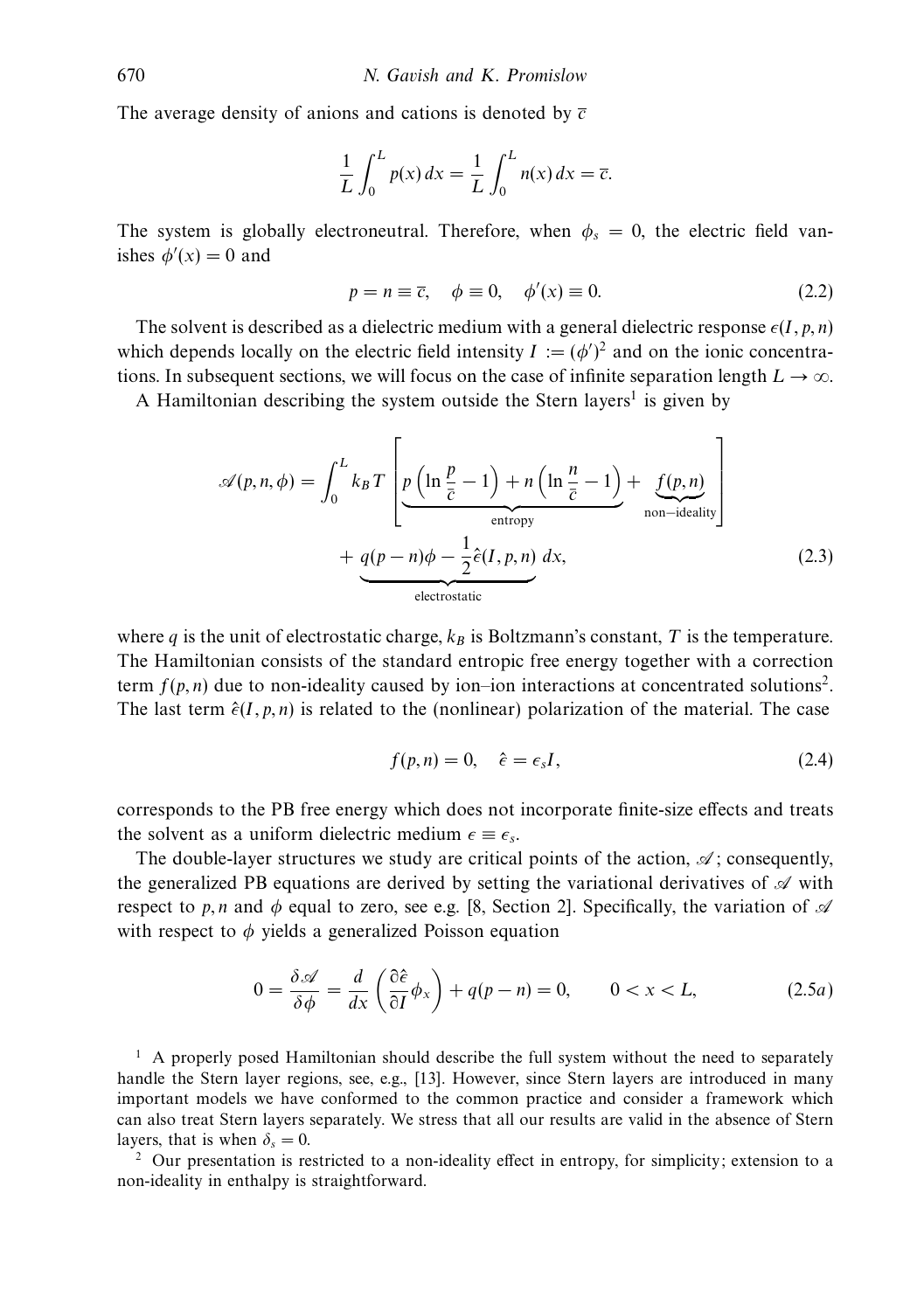in which the classic permittivity (dielectric)  $\epsilon$  takes the form

$$
\epsilon := \frac{\partial \hat{\epsilon}}{\partial I} = -2 \frac{\delta \mathscr{A}}{\delta I}.
$$

Following this observation, we will restrict ourselves to functions  $\hat{\epsilon}$  that satisfy

$$
\frac{\partial \hat{\epsilon}}{\partial I}(I, p, n) \ge \epsilon_0,\tag{2.5b}
$$

where  $\epsilon_0$  is the vacuum permittivity. Within the Stern layer, the dielectric constant  $\epsilon_s$  is assumed to be uniform, and therefore Poisson's equation reduces to  $\epsilon \phi''(x) = 0$ , whose solution is linear, and, subject to the boundary conditions (2.1), equals

$$
\begin{aligned}\n\phi(x) &= \phi_s + (x + \delta_s)\phi'(0), & 0 \le x \le \delta_s, \\
\phi(x) &= -\phi_s + (x - L - \delta_s)\phi'(L), & L \le x \le L + \delta_s.\n\end{aligned}
$$

Accordingly, (2.5a) is subject to the standard Stern boundary conditions

$$
\phi(0) - d\phi'(0) = \phi_s, \qquad \phi(L) + d\phi'(L) = -\phi_s.
$$
 (2.5c)

Similarly, setting the variation of  $\mathscr A$  with respect to p and n equal to zero and writing

$$
h(I, p, n) := k_B T \left[ p \left( \ln \frac{p}{\overline{c}} - 1 \right) + n \left( \ln \frac{n}{\overline{c}} - 1 \right) + f(p, n) \right] - \frac{1}{2} \hat{\epsilon}(I, p, n) \tag{2.5d}
$$

gives rise to generalized Boltzmann equations for the charge density profiles in  $0 < x < L$ ,

$$
\lambda_p = \frac{\delta \mathscr{A}}{\delta p} = h_p(I, p, n) + q\phi,
$$
  
\n
$$
\lambda_n = \frac{\delta \mathscr{A}}{\delta n} = h_n(I, p, n) - q\phi,
$$
\n(2.5*e*)

where  $\lambda_p$  and  $\lambda_n$  are the Lagrange multipliers associated with the conservation of mass

$$
\frac{1}{L} \int_0^L p(x) - \overline{c} \, dx = 0 = \frac{1}{L} \int_0^L n(x) - \overline{c} \, dx. \tag{2.6}
$$

For simplicity, the system (2.5) is non-dimensionalized by scaling

$$
\tilde{\phi} = \frac{q}{k_B T} \phi, \quad \tilde{x} = \frac{x}{\lambda_D}, \quad \tilde{p} = \frac{p}{c^o}, \quad \tilde{n} = \frac{n}{c^o}, \quad \tilde{\bar{c}} = \frac{\bar{c}}{c^o}, \tag{2.7}
$$

where  $\lambda_D$  is the Debye length

$$
\lambda_D = \sqrt{\frac{k_B T \epsilon}{q^2 c^o}},
$$

where *c*<sup>o</sup> is an arbitrary reference density, see Remark 1 below. After the scaling, the bound (2.5b) takes the form

$$
\hat{\epsilon}_I \geqslant 1. \tag{2.8}
$$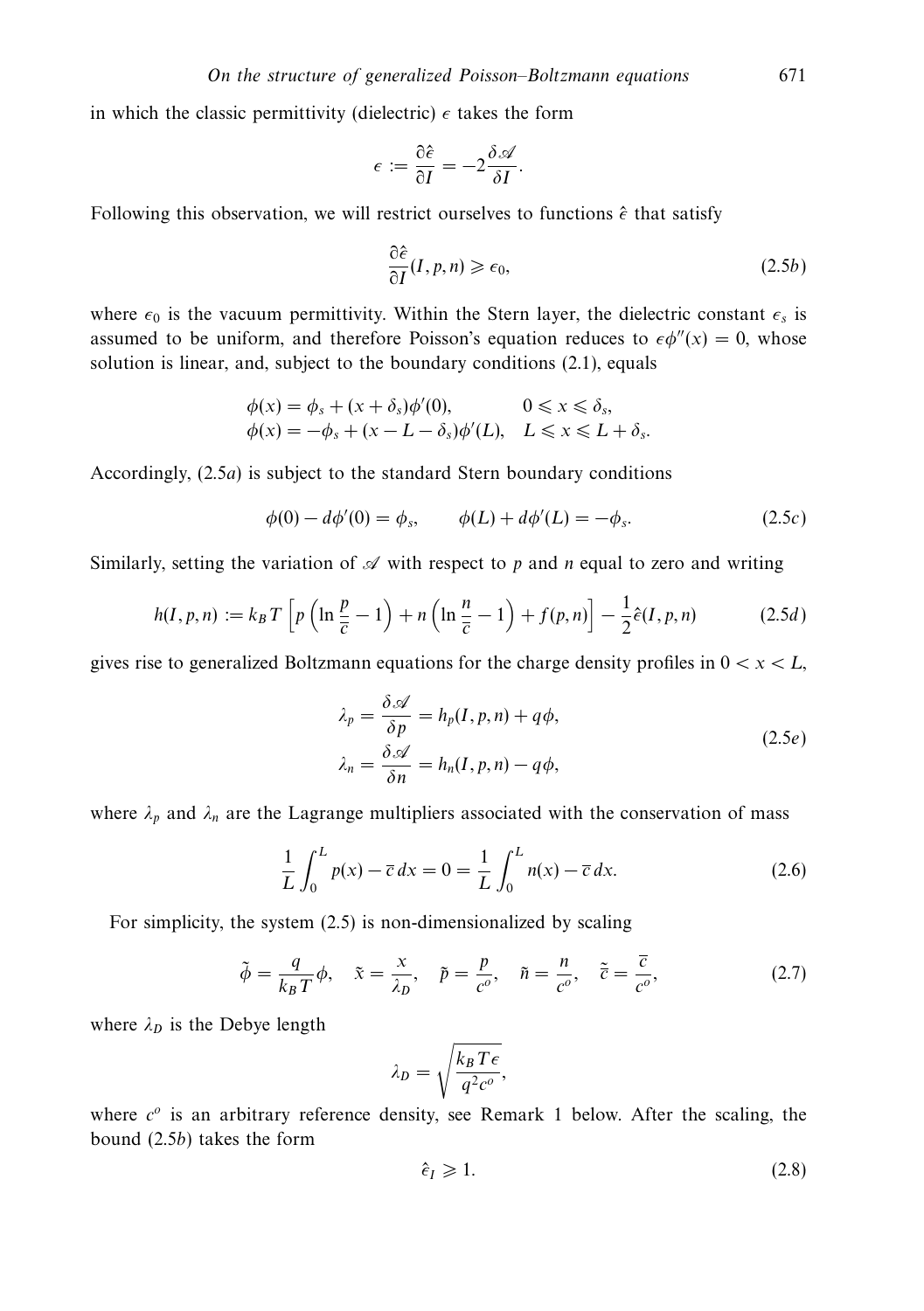Further, making the change of variables from ionic densities *n* and *p* to net charge density  $\rho = n - p$  and total mass density  $c = n + p$ , defining

$$
\tilde{h}(I,c,\rho) := h(I,p(c,\rho),n(c,\rho))
$$

and using (2.2) to determining the Lagrange multipliers  $\lambda_p$  and  $\lambda_n$  yields the nondimensional system (written after dropping the tildes)

$$
\frac{d}{dx}\left[\frac{\partial\hat{\epsilon}}{\partial I}(c,\rho,I)\phi'(x)\right] = \rho,\tag{2.9a}
$$

$$
h_c(I, c, \rho) = h_c(0, 2\overline{c}, 0),
$$
  
\n
$$
h_{\rho}(I, c, \rho) = \phi + h_{\rho}(0, 2\overline{c}, 0),
$$
\n(2.9b)

subject to boundary conditions

$$
\phi(0) - \delta_s \phi'(0) = \phi_s, \qquad \phi(L) + \delta_s \phi'(L) = -\phi_s. \tag{2.9c}
$$

Remark 1 Note the explicit dependence of (2.9) in *c*. Typically, this explicit dependence is eliminated by setting the reference density  $c^o$ , see (2.7), as the bulk density  $\bar{c}$ . We retain an arbitrary reference density,  $c<sup>o</sup>$ , in order to preserve the central role played by the connection between the bulk density  $\bar{c}$  and the Lagrange multipliers.

# 3 Common structure of generalized Poisson–Boltzmann models

The system (2.9) is well defined only when equation (2.9b) uniquely defines  $c(\phi, I, \bar{c})$ and  $\rho(\phi, I, \bar{c})$ . The following Lemma shows that this occurs if  $h(I, c, \rho)$  is strictly convex in  $(c, \rho)$ :

**Lemma 1** Equations (2.9b) uniquely define the functions  $c(\phi, I, \overline{c})$  and  $\rho(\phi, I, \overline{c})$  if  $h(I, c, \rho)$ is a strictly convex function in  $(c, \rho)$  in the domain  $c > 0$ .

**Proof** Let us rewrite equations (2.9b) as

$$
F(c, \rho, \phi, I) := h_c(I, c, \rho) - h_c(0, 2\overline{c}, 0) = 0,
$$
  
\n
$$
G(c, \rho, \phi, I) := h_\rho(I, c, \rho) - \phi - h_\rho(0, 2\overline{c}, 0) = 0.
$$
\n(3.1)

By the implicit function theorem, the system (3.1) locally defines  $c(\phi, \bar{c}, I)$  and  $\rho(\phi, \bar{c}, I)$  if the Jacobian

$$
J := \frac{\partial(F, G)}{\partial(c, \rho)} = \text{Hessian}_{c, \rho}(h)
$$

is invertible. The Jacobian equals the Hessian of *h*, which is a positive definite matrix since *h* is convex. Moreover, the local solution can be extended to a global one by a usual continuation argument when *h* is convex.  $\Box$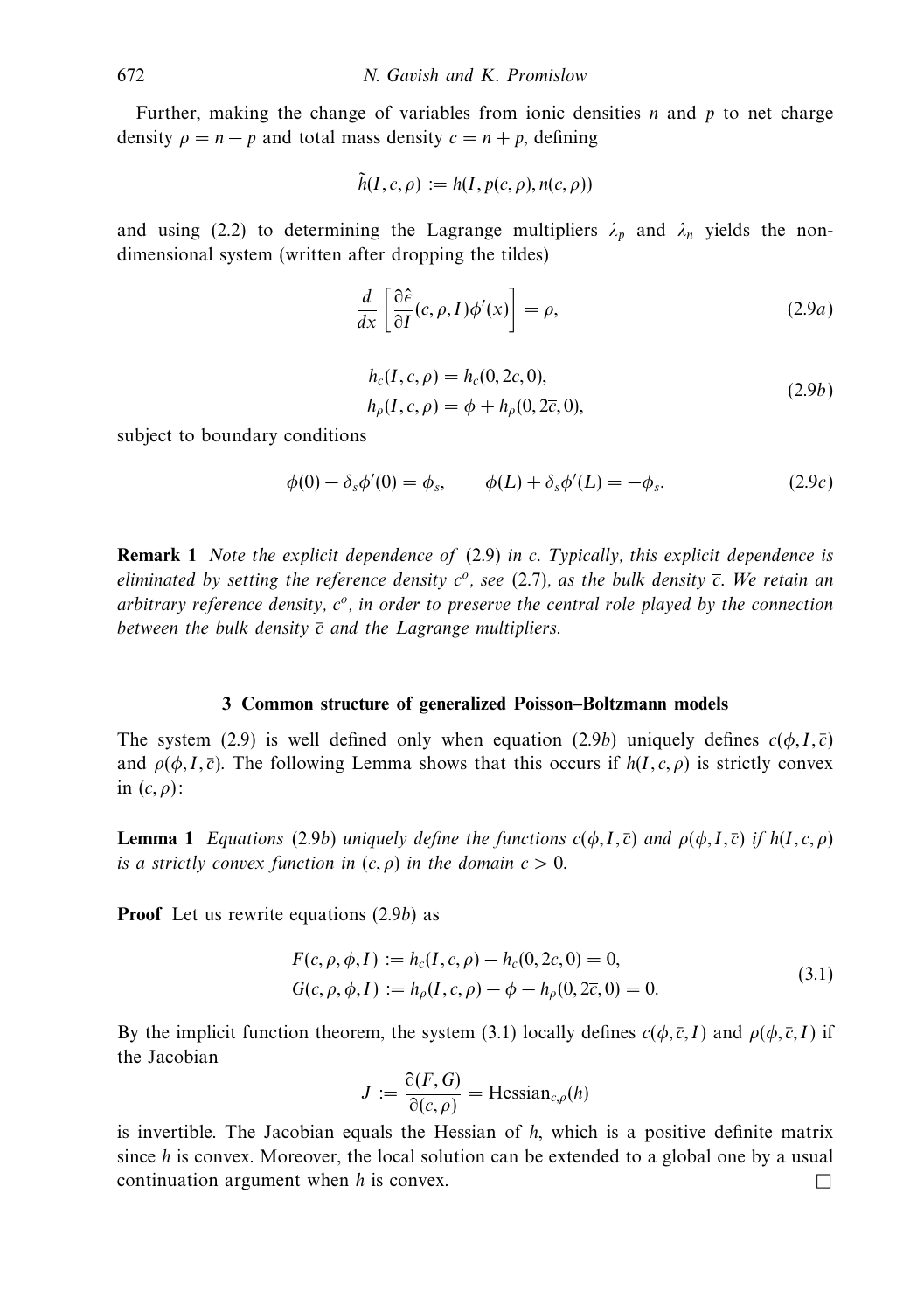In what follows, we will consider only the case where system  $(2.9)$  is well defined, i.e., the conditions of Lemma 1 hold. Lemma 1 implies that  $\rho = \rho(\phi, I, \bar{c})$  and  $c = c(\phi, I, \bar{c})$ . The direct implication of this result is that generalized PB systems of the form (2.9) can be presented as autonomous dynamical systems. Indeed, the generalized Poisson's equation (2.9a) reduces to

$$
\frac{\partial \hat{\epsilon}}{\partial I} \phi''(x) = \rho(\phi, I, \overline{c}) - \frac{d}{dx} \left( \frac{\partial \hat{\epsilon}}{\partial I} \right) \phi'(x).
$$

Setting  $E := \phi'(x)$ , and applying the chain rule

$$
\frac{d}{dx}\left(\frac{\partial\hat{\epsilon}}{\partial I}\right) = \frac{d\phi}{dx}\frac{d}{d\phi}\left(\frac{\partial\hat{\epsilon}}{\partial I}\right) = E\frac{d}{d\phi}\left(\frac{\partial\hat{\epsilon}}{\partial I}\right),\,
$$

yields the autonomous dynamical system

$$
\frac{d}{dx}\begin{bmatrix} \phi \\ E \end{bmatrix} = \begin{bmatrix} E \\ F(\phi, E; \overline{c}), \end{bmatrix},\tag{3.2}
$$

where  $I = E^2$  and

$$
F(\phi, E; \overline{c}) = \frac{\rho(\phi, I, \overline{c}) - I \frac{d}{d\phi} \hat{\epsilon}_I}{\hat{\epsilon}_I}.
$$

Note that (2.8) ensures that the denominator of  $F(\phi, E)$  is strictly positive.

The system has a fixed point at (0*,* 0) which is a saddle point:

**Lemma 2** Under the conditions of Lemma 1 and for any  $\bar{c} > 0$  and any  $L > 0$ , the dynamical system (3.2) has a single fixed point at (0*,* 0) which is a saddle point.

**Proof** Relations (2.2) imply that  $\rho(0,0;\bar{c}) = 0$ . The bound (2.8) ensures that  $F(0,0) = 0$ and therefore the point (0*,* 0) is a fixed point of (3.2).

The Jacobian of the system at (0*,* 0) is

$$
J = \begin{bmatrix} 0 & 1 \\ \rho_{\phi}/\hat{\epsilon}_I & \rho_E/\hat{\epsilon}_I \end{bmatrix}\Big|_{(0,0)}
$$

The eigenvalues of *J* are given by

$$
\lambda_{\pm} = \frac{\rho_E(0,0) \pm \sqrt{\rho_E^2(0,0) + 4\hat{\epsilon}_I(0,0,0)\rho_\phi(0,0)}}{2\hat{\epsilon}_I(0,0,0)},
$$
\n(3.3)

*.*

with the corresponding eigenvectors

$$
\mathbf{U}_{\pm} = \begin{bmatrix} \frac{1}{\lambda_{\pm}} \\ 1 \end{bmatrix} . \tag{3.4}
$$

We now show that  $\rho_{\phi} > 0$  which implies, together with (2.8), that  $\lambda_{\pm}$  have opposite signs and therefore that (0,0) is a saddle point. Indeed, differentiating (2.9b) with respect to  $\phi$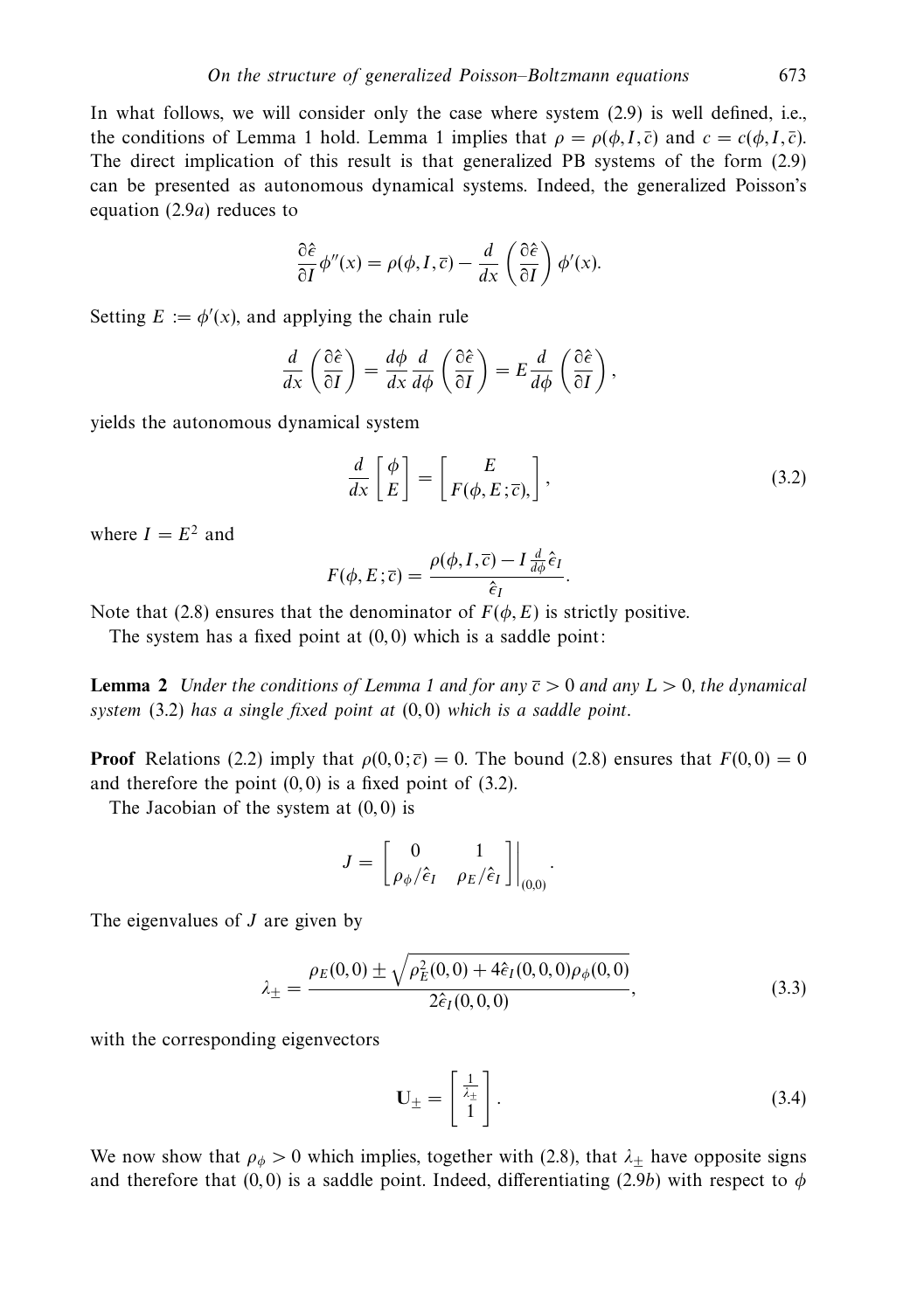and substituting  $E = 0$  yields

$$
\text{Hessian}_{c,\rho}(h)|_{I=0}\begin{bmatrix}c_{\phi}\\ \rho_{\phi}\end{bmatrix}=\begin{bmatrix}0\\1\end{bmatrix}.
$$

By Lemma 1, Hessian( $h(0, \rho, c)$ ) is positive definite. Therefore, multiplying both sides by  $[c_{\phi}, \rho_{\phi}]$  yields

$$
[c_{\phi}, \rho_c] \text{ Hessian}_{c,\rho}(h)|_{I=0} \begin{bmatrix} c_{\phi} \\ \rho_{\phi} \end{bmatrix} = [c_{\phi}, \rho_{\phi}] \begin{bmatrix} 0 \\ 1 \end{bmatrix} = \rho_{\phi} > 0. \tag{3.5}
$$

Finally, we show that  $(0,0)$  is the only fixed point of  $(3.2)$ . Indeed, any fixed point of  $(3.2)$ must satisfy  $E = 0$ . Let us assume for contradiction that there exists an additional fixed point  $(\phi^*, 0)$ . Then,

$$
F(\phi^*, 0) = \frac{\rho(\phi^*, 0)}{\hat{\epsilon}_I} = 0.
$$

Thus, by (2.8),  $\rho(\phi^*, 0) = 0$ . However, relation (3.5) implies that  $\rho_{\phi} > 0$ , and we have shown that  $\rho(0,0) = 0$ , see (2.2). Thus,  $\rho(\phi^*,0) = 0$  if and only if  $\phi^* = 0$ .

Lemma 2 shows that all generalized PB equations of the form (2.9) are described by dynamical systems which are locally homeomorphic. In particular, the saddle point structure is unperturbed under modifications to the action which preserve the convexity of *h*. From a physical point of view, the saddle point describes the bulk where  $\phi \approx 0$ and  $E \approx 0$ . Therefore, Lemma 2 implies that generalizations of the PB model introduce terms which may give rise to significant changes near the electrodes and yield only quantitative, but not qualitative changes, in a neighbourhood of the bulk. We will exploit this property to analyse the large class of equations (2.9) and develop robust numerical methods for their solution.

A solution of (2.9) corresponds to a trajectory in the phase plane that starts from a point  $(\phi_0, E_0)$  on the line

$$
\phi_0 - \delta_s E_0 = \phi_s,\tag{3.6a}
$$

see boundary conditions (2.9*c*), and reaches a point  $(\phi_L, E_L)$  on the line

$$
\phi_L + \delta_s E_L = \phi_s. \tag{3.6b}
$$

These trajectories cannot pass throughout the saddle point (0*,* 0) as they reach the point  $(\phi_L, E_L)$  at finite 'time' ( $x = L$ ). To illustrate this statement, we plot such trajectories for the PB system (2.4,2.9) with  $\psi_s = 1$  and  $\delta_s = 0.1$ , in which case the dynamical system (3.2) reduces to

$$
\begin{bmatrix} \phi \\ E \end{bmatrix}' = \begin{bmatrix} E \\ \sinh(\phi) \end{bmatrix}.
$$
 (3.7)

Specifically, in Figure 2 we plot the trajectories of  $(3.7)$  corresponding to the case  $L = 2$ (dash–dotted) and  $L = 3$  (dashes), and their corresponding solutions. We observe that these trajectories depend on  $L$  and  $\delta_s$ . Indeed, this dependence can be found explicitly, by observing that the trajectories are the graphs of  $(\phi, E(\phi))$ , the Dirichlet-to-Neumann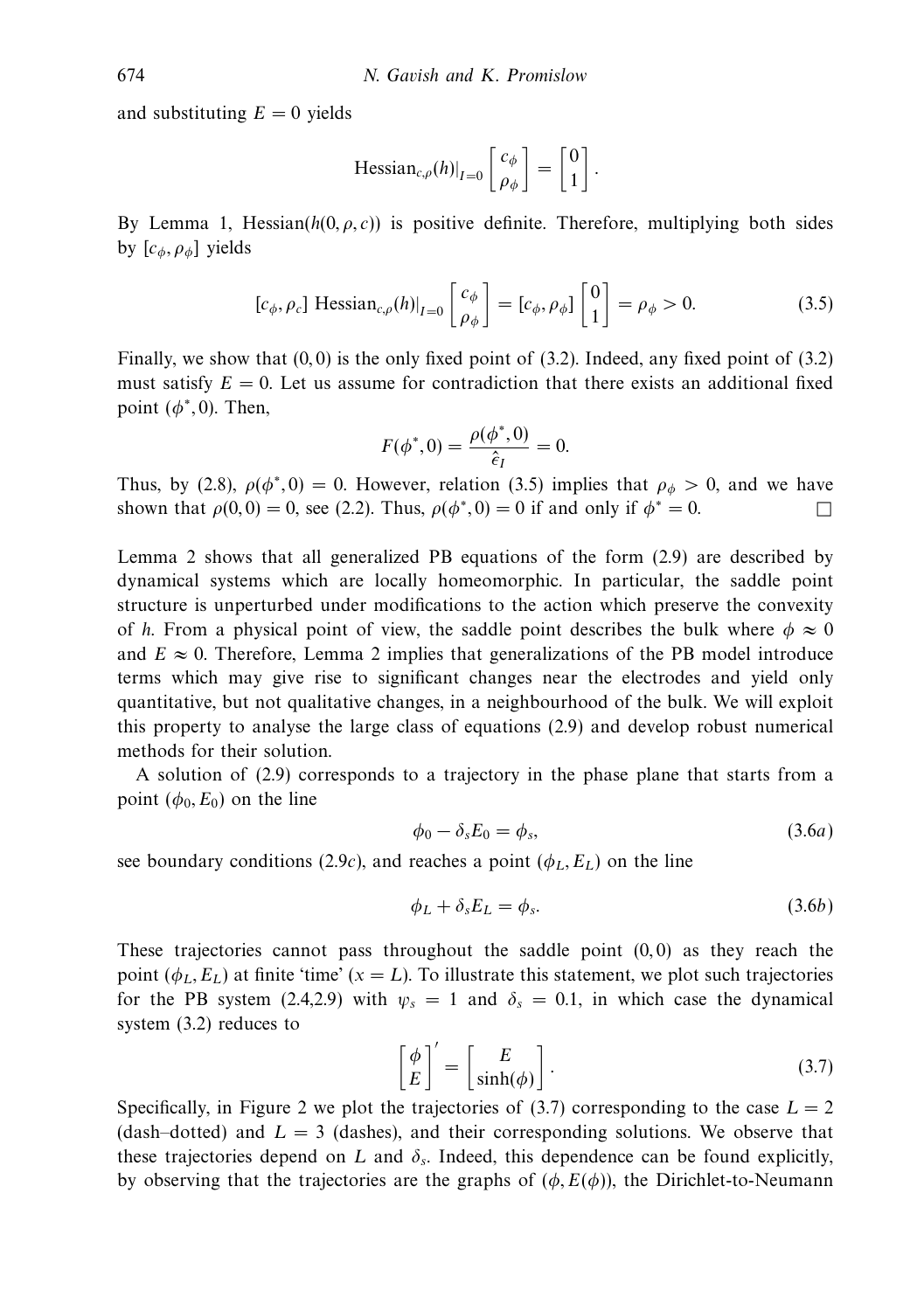

FIGURE 2. (A) Trajectories of the PB dynamical system, (3.7) with (2.4) and  $\delta_s = 0.1$ , corresponding to  $\phi_s = 1$  and  $L = 2$  (dash-dotted),  $L = 3$  (dashes) and  $L = \infty$  (solid). Also plotted is the trajectory  $\Gamma_0^-$  which corresponds to  $L = \infty$  with  $\phi_s = -1$ , the lines  $\phi - \delta_s E = \phi_s$  for  $\phi_s = \pm 1$ (dashes), and the lines  $\phi + \delta_s E = \phi_s$  for  $\phi_s = \pm 1$  (dash–dotted) (B) Solutions  $\phi(x)$  of (2.4,3.7) which correspond to the three trajectories in A with  $\phi_s = 1$ .

map, where  $E = E(\phi)$  satisfies<sup>3</sup>

$$
E'(\phi) = \frac{F(\phi, E)}{E(\phi)},
$$
\n(3.8)

subject to the boundary conditions (3.6), and the additional constraint that

$$
x(\phi_L) = \int_{\phi_0}^{\phi_L} \frac{dx}{d\phi} d\phi = \int_{\phi_0}^{\phi_L} \frac{d\phi}{E(\phi)} = L.
$$

# 3.1 The limit of infinite separation length

The limit  $L \to \infty$  corresponds to infinite separation length between the two electrodes. By Lemma 2, the only fixed point of (3.2) is (0,0). Therefore, at  $x \to \infty$ , a trajectory can either go to the saddle point (0,0) or escape towards infinity  $\lim_{x\to\infty} \phi(x) = \pm \infty$ . The latter option is not possible since then the mass constraint boundary condition (2.6) would be violated. Therefore, the trajectory in the phase plane of (3.2) that corresponds to the solution of generalized PB equation in a one-electrode system is the Dirchlet-to-Neumann trajectory  $\Gamma_0^{\pm}$  which is the unstable manifold of (3.2) at the saddle point. This trajectory satisfies the boundary conditions

$$
\phi(0) - \delta_s \phi'(0) = \phi_s, \quad \phi(\infty) = 0, \quad E(\infty) = 0.
$$
\n(3.9)

In addition, the mass constraints (2.6) reduce to

$$
c(\infty) = 2\overline{c}, \qquad \rho(\infty) = 0.
$$

<sup>3</sup> Equation (3.11) can be acquired by dividing (3.2) by  $E := d\phi/dx$ .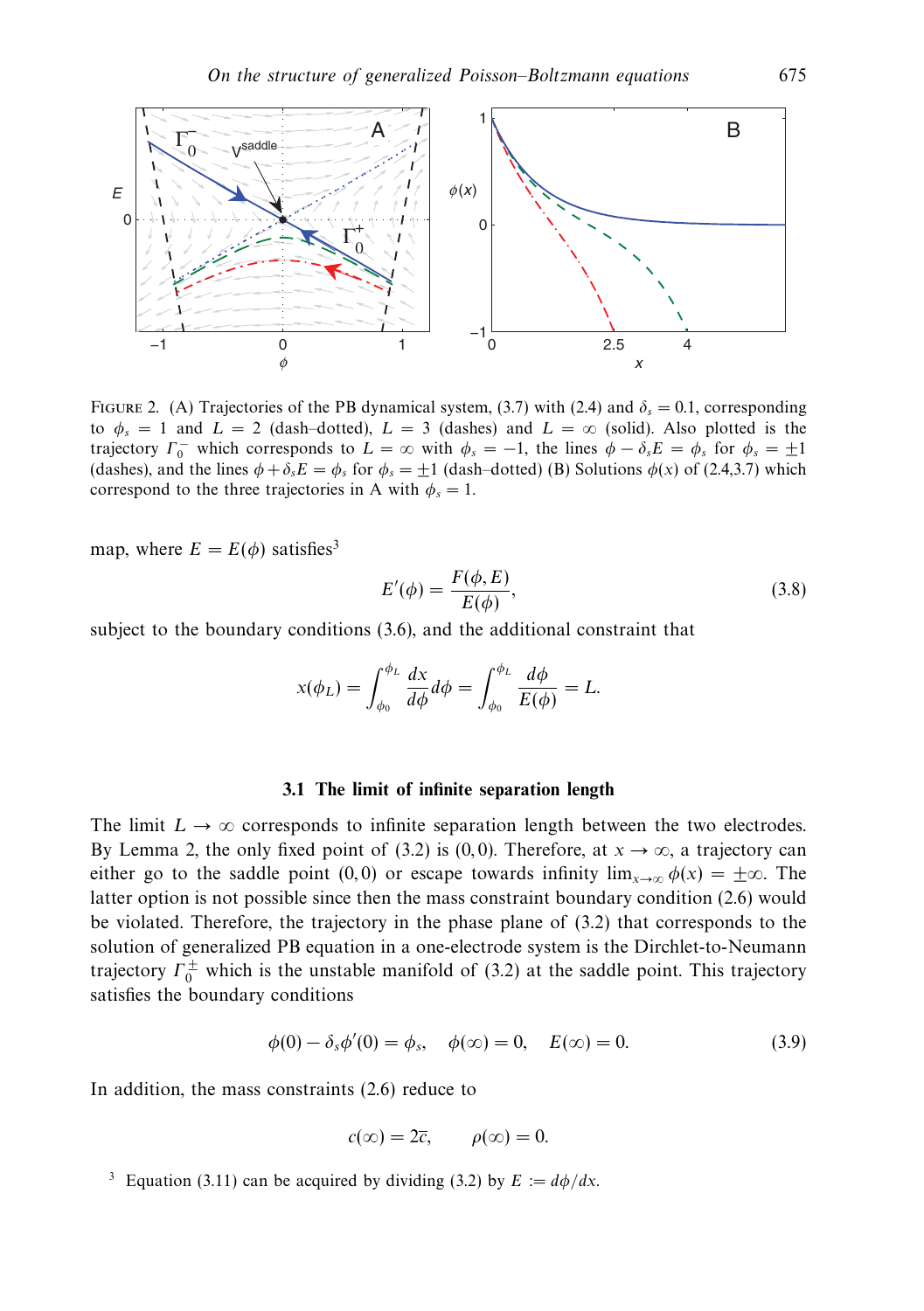Accordingly, at the one-electrode setting, the system (2.9) reduces to the system

$$
\frac{d}{dx}\left[\frac{\partial\hat{\epsilon}}{\partial I}(c,\rho,I)\phi'(x)\right] = \rho,\tag{3.10a}
$$

$$
h_c(c, \rho, I) = h_c(2\overline{c}, 0, 0),
$$
  
\n
$$
h_{\rho}(c, \rho, I) = \phi + h_{\rho}(2\overline{c}, 0, 0),
$$
\n(3.10b)

subject to boundary conditions

$$
\phi(0) - \delta_s \phi'(0) = \phi_s, \quad \phi(\infty) = 0. \tag{3.10c}
$$

A key observation of this study is that the Dirichlet-to-Neumann trajectories  $\Gamma_0^{\pm}$  are independent of the value of  $\phi_0$  and of the value of  $\delta_s$ . Rather, the values of  $\phi_0$  and  $\delta_s$ merely determine the part of the trajectory which is present in the region  $x \in (0, \infty)$ , see, e.g., Figure 3. Indeed, the trajectories leaving the saddle point (0*,* 0) are the graphs of  $(\phi, E(\phi))$  where  $E = E(\phi)$  satisfies, see (3.8),<sup>4</sup>

$$
E'(\phi) = \frac{F(\phi, E)}{E(\phi)}, \qquad E(0) = 0.
$$
 (3.11)

We conclude that the boundary condition of  $(2.9)$  at  $x = 0$  affects the dependence of  $E = E(x)$  but not the form of the Dirichlet-to-Neumann map  $E = E(\phi)$ . From a physical point of view, the invariance of the Dirichlet-to-Neumann map implies that the electric potential and ionic density profiles will not change if one shifts the charged wall from  $x = 0$  to  $x = x_0$  while changing the potential on the wall from  $\phi(0)$  to  $\phi(x_0)$ . The invariance of *E* with respect to  $\phi_0$  holds only in the single planar-electrode setting. Indeed, as demonstrated in Figure 2, the critical point trajectory of (3.7) will depend significantly upon *L*,  $\delta_s$ , and  $\phi_0$  when *L* is not large.

#### 4 Differential capacitance

The total charge imbalance in the system equals (in non-dimensional form)

$$
Q(\phi_s, \overline{c}) := \int_{-\delta_s}^{\infty} (p - n) dx.
$$

The differential capacitance is defined as the change in surface charge  $q_s$  with respect to changes in the applied potential  $\phi_s$ . Since the surface charge balances with the total charge imbalance, i.e.,  $q_s = -Q$ , we obtain

$$
C_D(\phi_s, \overline{c}) := \frac{\partial q_s}{\partial \phi_s} = -\frac{\partial Q}{\partial \phi_s}(\phi_s, \overline{c}).
$$

Since charge imbalance occurs only in the electric double-layer region, differential capacitance data provides an important indirect measurement of double-layer structure.

<sup>4</sup> Note that this equation does not uniquely define  $E(\phi)$  since the saddle point can be approached from two directions.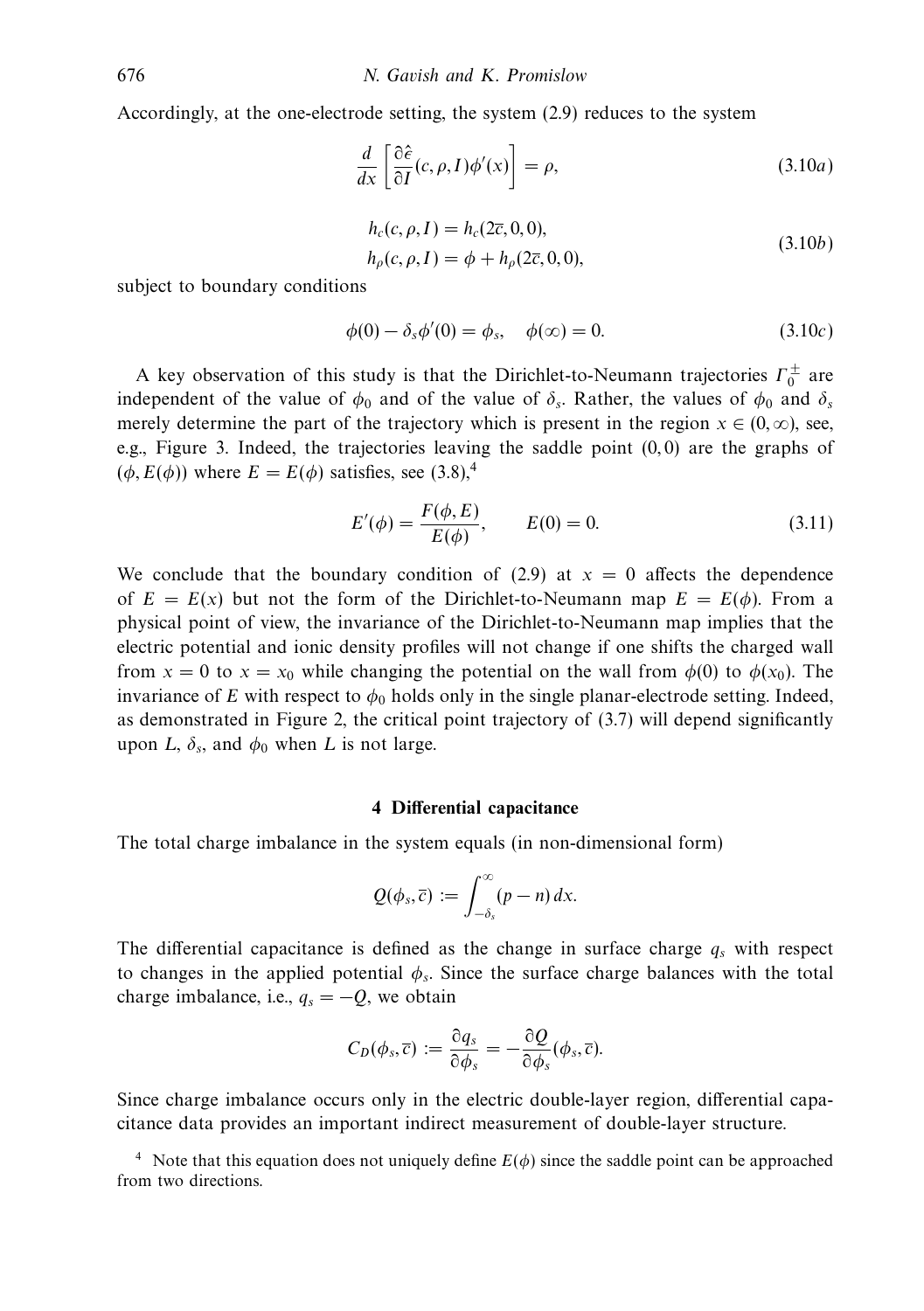

FIGURE 3. Trajectories  $\Gamma_0$  of (3.7) with  $d = 0.1$  corresponding to  $\phi_0 = 1$  (solid) and  $\phi_0 = 1.5$ (dashes). Also plotted are the lines  $\phi = 1 + \delta_s E$  and  $\phi = 1.5 + \delta_s E$  (dashes). Changing  $\phi_0$  merely modifies the part of the trajectory which is present in the region  $x \in (0, \infty)$ .

Traditionally, the differential capacitance data predicted by a generalized PB model is computed by solving the PB equations for the charge density profiles for each desired applied voltage, integrating the spatial dependence of the charge densities, and then differentiating the result with respect to applied voltage. The procedure is computationally inefficient and hides the underlying structure relating the generalized PB equation to the differential capacitance data.

The independence of the Dirichlet-to-Neumann map,  $E(\phi, \bar{c})$  to  $\phi_0$ , allows us to replace the boundary data  $\phi_0$  with the bulk value  $\phi$  of the electric potential, and consequently derive an explicit formula for the differential capacitance. Taking into account that  $\rho \equiv 0$ in the Stern layer,  $-\delta_s < x < 0$ , and substituting the LHS of Poisson's equation (2.5*a*) in the expression for the total charge imbalance yields

$$
Q(\phi_s, \overline{c}) = -\int_{-\delta_s}^{\infty} \rho(x; \phi_s, \overline{c}) dx = -\int_0^{\infty} \phi_{xx}(x; \phi_s, \overline{c}) dx = \phi_x(x; \phi_s, \overline{c})|_{x=0} = E(\phi_0(\phi_s), \overline{c}).
$$
\n(4.1)

Thus,

$$
C_D(\phi_s, \overline{c}) = -\frac{d}{d\phi_s} E(\phi_0(\phi_s), \overline{c}) = -E'(\phi_0(\phi_s))\phi'_0(\phi_s).
$$

This expression can be further resolved by differentiating both sides of relation  $(3.10c)$ by  $\phi_s$  to obtain

$$
\phi_0'(\phi_s) - \delta_s E'(\phi_0, \overline{c}) \phi_0'(\phi_s) = 1.
$$

Isolating  $\phi'_0(\phi_s)$  and substituting the result into the expression for  $C_D$  yields

$$
C_D(\phi_s, \overline{c}) = \frac{-E'(\phi_0)}{1 - \delta_s E'(\phi_0)}.
$$

Finally, substituting  $\phi$  for  $\phi_0$ , and using (3.11), we find the expression

$$
C_D(\phi_s, \bar{c}) = \frac{-F(\phi_0, E(\phi_0), \bar{c})}{E(\phi_0) - \delta_s F(\phi_0, E(\phi_0), \bar{c})},
$$
\n(4.2)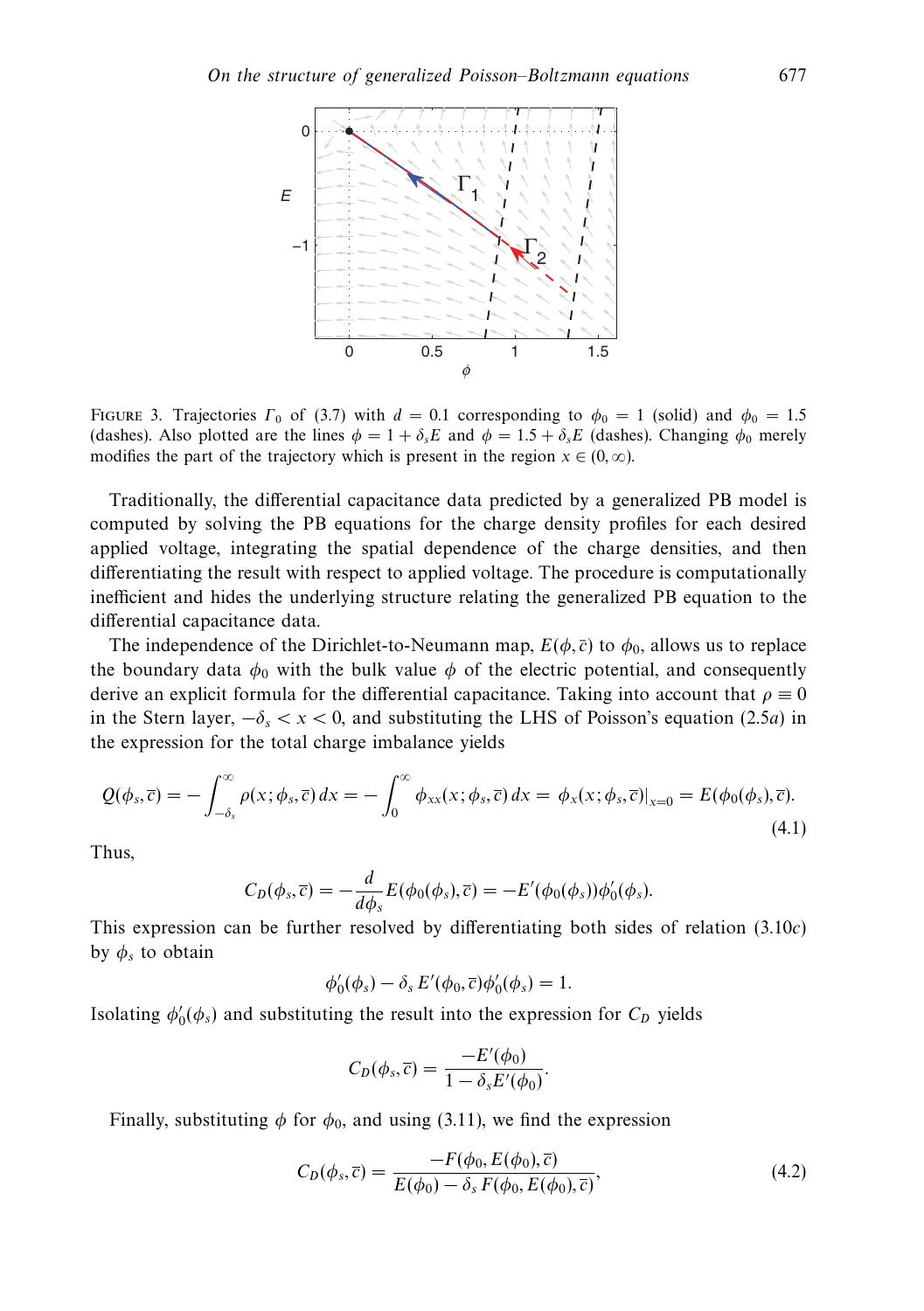where  $(\phi_0, E_0)$  is the intersection point of  $\Gamma_0$  with the line  $\phi - \delta_{\delta}E = \phi_{\delta}$ . Note that the denominator of  $C_D$  is  $E - \delta_s F + 0$  for  $F + 0$  since sign( $F$ ) =  $-\text{sign}(E)$ .

The structure of equation (4.2) opens the way to a systematic analysis of the differential capacitance data, as it defines  $C_D(\phi, \bar{c})$  in terms of  $E(\phi)$  without recourse to the spatial profiles  $p(x)$ ,  $n(x)$ , or  $\phi(x)$ . The differential capacitance data can be extracted from the PB system (2.9) without solving the differential equations for each value of applied voltage  $\phi_0$ , see Section 5. Many of the generalized PB models which take into account the finite size of the ions  $[2, 5, 7-9, 13, 15, 17-19]$  assume a uniform dielectric  $\hat{\epsilon} = \epsilon_s I$  and do not incorporate a Stern layer. In this case, equation (4.2) reduces to the simple form

$$
C_D(\phi_s, \overline{c}) = -\frac{\rho(\phi_s, \overline{c})}{E(\phi_s)}.
$$
\n(4.3)

which relates the differential capacitance to the local ratio of the exposed charge and the electric field.

#### 4.1 Inflection point

PB theory predicts that the differential capacitance has a pronounced minimum point near the point of zero charge. Experimental measurements show double-humped or dromedarylike differential profiles, see for example Figure 4, in which the local minima lies between two local maxima. These measurements, however, were conducted for dilute solutions. More recent works have shown that in concentrated solutions [8, 15, 16], differential capacitance has a maximum close to the potential of zero charge, rather than the familiar minimum. These results suggest that differential capacitance data undergoes an inflection transition from local minimum at dilute solutions to a local maximum for concentrated solutions.

Using relation (4.2), we can characterize the class of generalized PB models that predicts an inflection transition in the differential capacitance. For simplicity, we provide an example of the analysis in the absence of a Stern layer, and also in the symmetric case where  $f_{\rho} \equiv 0$  and  $\hat{\epsilon}_{\rho} \equiv 0$ . The symmetry assures that  $\phi = 0$  is a critical point of  $C_D$ . Indeed, by relations (4.2) and (3.10b)

$$
C'_D(0)=0,
$$

and

$$
C''_D(0) = \frac{1}{4} \sqrt{\frac{2\overline{c}}{\hat{\epsilon}_I}} \frac{1 - 4\left(f_{cc} - \frac{1}{2}\hat{\epsilon}_{cc} + \frac{3\hat{\epsilon}_{I,c}}{2\hat{\epsilon}_I}\right)\overline{c}}{1 + 2\left(f_{cc} - \frac{1}{2}\hat{\epsilon}_{cc}\right)\overline{c}} + \frac{1}{4} \sqrt{\frac{1}{2\overline{c}}} \left(40\overline{c} - \frac{16}{3}\right) \frac{\hat{\epsilon}_{I,\phi}^2}{\hat{\epsilon}_I^{3/2}} - \frac{9\sqrt{2\overline{c}}}{4} \frac{\hat{\epsilon}_{I,\phi\phi}}{\hat{\epsilon}_I^{3/2}}.\tag{4.4}
$$

In the primitive case,  $\hat{\epsilon}_I \equiv 1$ , this expression reduces to

$$
C''_D(0) = \frac{\sqrt{\bar{c}}}{2\sqrt{2}} \frac{1 - 4f_{cc}\bar{c}}{1 + 2f_{cc}\bar{c}}.
$$

Therefore, at low concentrations and under the assumption that  $f_{cc}(\bar{c})$  is bounded near  $\bar{c}$  = 0, the differential capacitance has a local minimum at the point of zero charge since we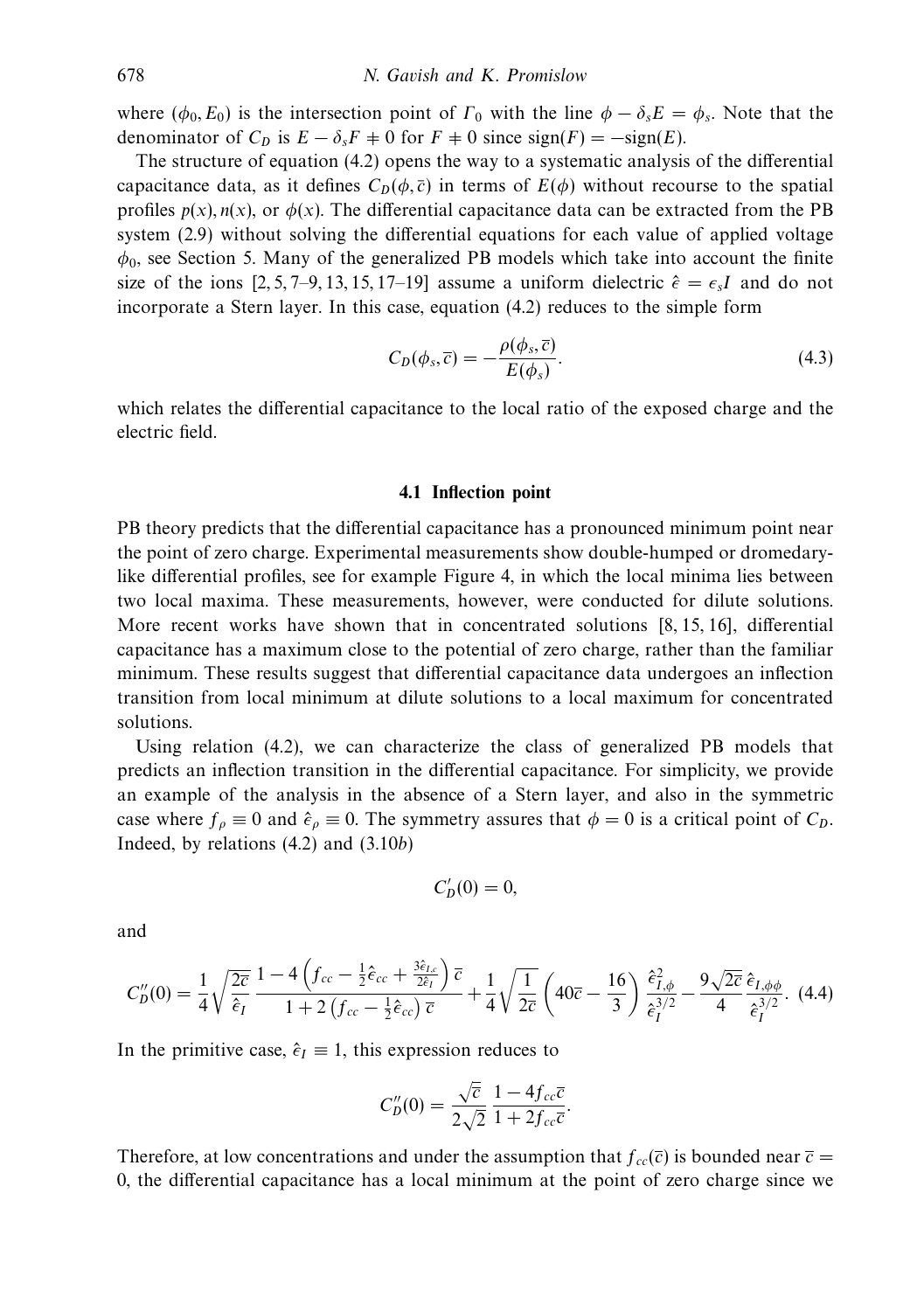

Figure 4. Experimentally measured differential capacitance curve, taken from [20, Figure 3] (red markers). The dotted blue curve is the prediction of the Gouy–Chapman model. The dash–dotted blue curve is the prediction by [12], equivalent to the system (3.10) subject to (6.1) with  $\alpha_p = \alpha_n = -8$ , and with a symmetric Stern layer of width  $\delta_s = 0.48$  nm. The solid green curve is the prediction of the same system with  $\alpha_+ = -8$  and  $\alpha_- = 3.2$ , while the solid black curve results from an asymmetric Stern layer of width  $\delta_s^+ = 0.48$  nm and  $\delta_s^- = 0.6384$  nm, and asymmetric excess polarization parameters  $\alpha_+ = -8$  and  $\alpha_- = 3.2$  (solid black).

have a local minimum point as  $C''_D(0) \sim \sqrt{\overline{c}} > 0$ . Conversely, if  $f_{cc}(2\overline{c}, 0)\overline{c} \gg 1$  when  $\overline{c} \gg 1$ , then the critical point becomes a local maximum point and there is an inflection point for  $\bar{c} = \bar{c}^*$  which solves

$$
f_{cc}(2\overline{c}^*,0) = \frac{1}{4\overline{c}^*}.
$$
\n(4.5)

The Bikerman model [5], for example, corresponds to the choice of the excess free energy

$$
f^{BK}(c) = \frac{1 - vc}{v} \log(1 - vc).
$$

By substituting  $f^{BK}$  in (4.5) and solving the resulting equation for  $\bar{c}^*$ , we find that the Bikerman model gives rise to differential capacitance data that has an inflection point when  $\bar{c}^* = \frac{1}{6v}$ . This result can be directly verified by considering the Bikerman–Freise formula for the differential capacitance data [1]. In Section 6, we will use expression (4.4) to study inflection transition in a non-primitive model where  $\hat{\epsilon} = \epsilon(c)I$ .

## 5 Numerical methods

The generalized PB system is a non-linear boundary value problem which can be computed by an iterative process (to handle the non-linear terms) or by forward/backward shooting. We can utilize the dynamical system presentation to efficiently compute the solution of the generalized PB equation by adopting a backward shooting approach. As a basis for these computations, we assume that the functions  $\rho(\phi, E)$  and  $c(\phi, E)$  are known or are computed by solving (3.10*b*), and compute  $E(\phi)$  by solving (3.11) using standard methods for computing an unstable manifold, e.g.,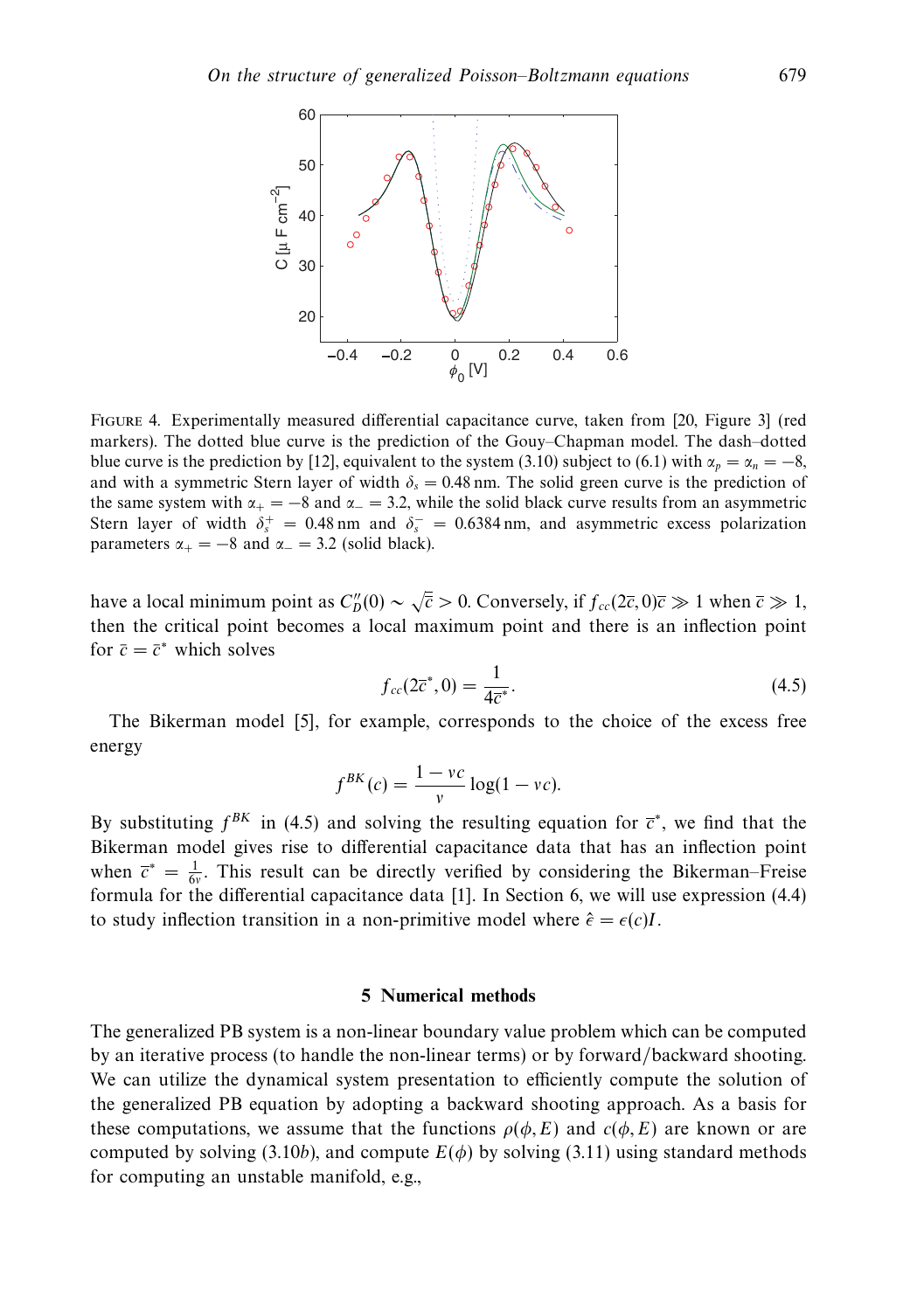

FIGURE 5. The trajectory  $\Gamma$  that corresponds to the solution of (3.10). Also plotted in (A) The trajectories  $\Gamma^{\epsilon}$  which correspond to a backward solution with  $E(L) = E_L - \varepsilon$ . (B) The trajectories  $\Gamma^{\pm \delta}$ which correspond to a forward solution with  $E(0) = E_0 \pm \delta$ .

**Method 1** (Computation of  $E(\phi)$ ) Given  $\rho(\phi, E)$ ,  $c(\phi, E)^5$  and  $\hat{\epsilon}(\rho, c, I)$ ,

- (1) Set  $\phi_{\delta} = \text{sign}(\phi_0) \varepsilon$  where  $0 < \varepsilon \ll 1$ .
- (2) Solve the initial value problem (3.11) for  $\phi \in [\phi_{\delta}, \phi_0]$ , with the initial condition

$$
E(\phi=\phi_{\delta})=\lambda_{-}\phi_{\delta},
$$

where  $\lambda$ <sub>-</sub> is given by (3.3).

The method effectively computes the trajectory  $\Gamma_0$  as it leaves the saddle point. The method is stable since  $\Gamma_0$  is the unstable manifold of (3.2). Indeed, as illustrated in Figure 5(A) the distance between the trajectory  $\Gamma$  that corresponds to the solution of (3.10) and a trajectories  $\Gamma^{\epsilon}$  which correspond to a backward solution with  $E(\phi_{\delta}) = E - \epsilon$ decreases with  $\phi$ . Thus, we expect backward shooting to be stable for a broad class of generalized PB equations. In contrast, forward shooting would not be stable, since if the initial condition does not lie exactly on the trajectory  $\Gamma$ , then the trajectory corresponding to the forward solution would significantly deviate from  $\Gamma$  near the saddle point, see, e.g., Figure 5(B).

Traditionally, the differential capacitance data predicted by a generalized PB model is computed by solving the PB equations for the charge density profiles for each desired applied voltage, integrating the spatial dependence of the charge densities, and then differentiating the result with respect to applied voltage. The procedure is computationally inefficient and hides the underlying structure relating the generalized PB equation to the differential capacitance data. Using (4.2), the computation of the differential capacitance  $C_D(\phi)$  becomes straightforward once  $E(\phi)$  is known:

# **Method 2** (Computation of  $C_D(\phi)$ )

<sup>5</sup> The function  $c(\phi, E)$  is introduced to the initial value problem (3.11) only via  $\hat{\epsilon}(\rho, c, I)$ . Thus, if  $\hat{\epsilon} = \hat{\epsilon}(\rho, I)$ , e.g., in the primitive case, there is no need to compute  $c(\phi, E)$  in order to compute  $E(\phi)$ .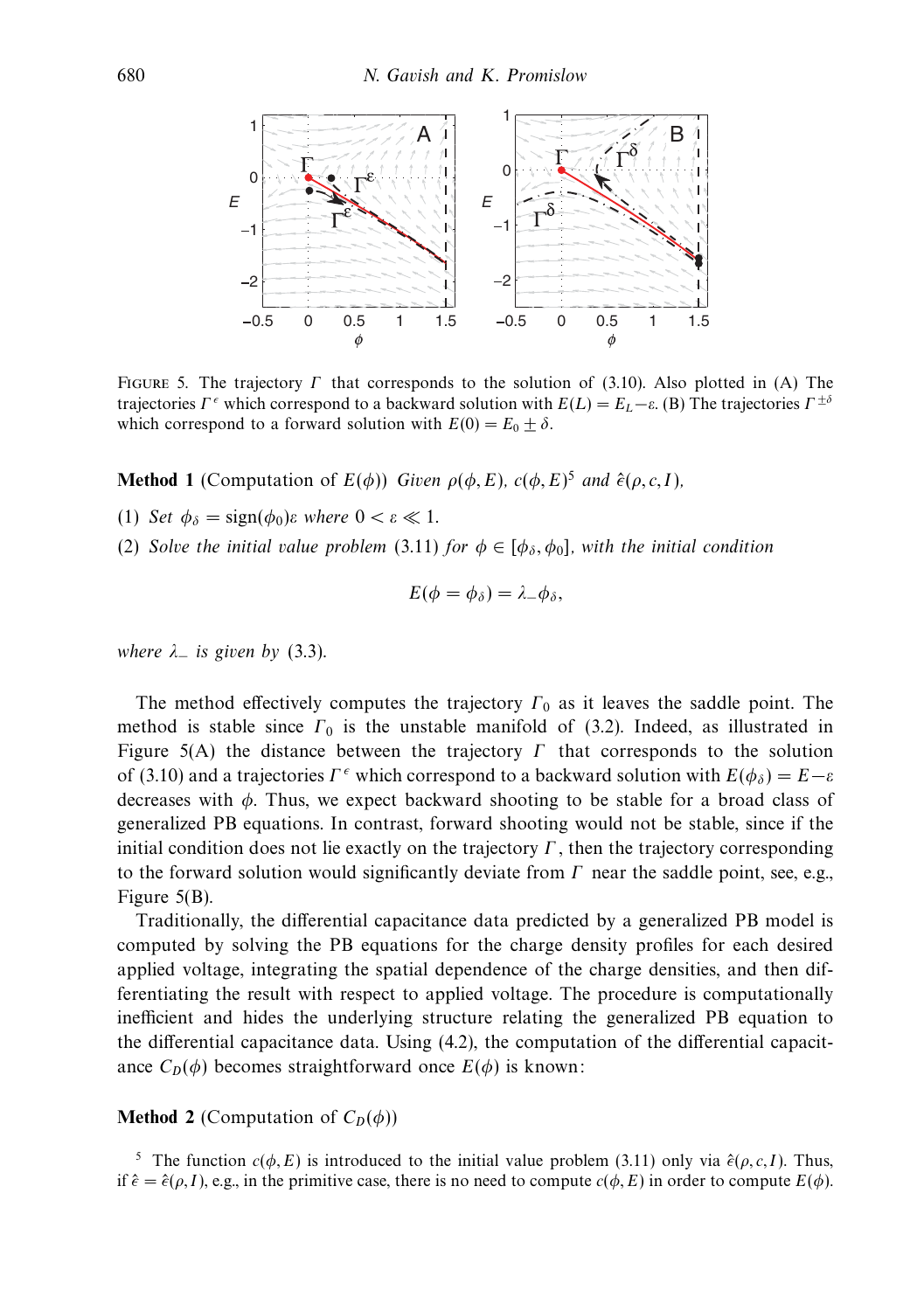- (1) Compute  $E(\phi)$  using Method 1.
- (2) Compute  $\phi(0;\phi_s)$  by solving the Algebraic equation

$$
\phi(0;\phi_s)-\delta_s E(\phi(0;\phi_s))=\phi_s,
$$

*for each*  $\phi_s$ .

(3) Compute  $C_D(\phi_s, \overline{c})$  by direct substitution of  $E(\phi)$  and  $\phi(0; \phi_s)$  in (4.2).

$$
C_D(\phi_s, \overline{c}) = \frac{-F(\phi(0; \phi_s), E(\phi(0; \phi_s)), \overline{c})}{E(\phi(0; \phi_s)) - \delta_s F(\phi(0; \phi_s), E(\phi(0; \phi_s)), \overline{c})}.
$$

In the absence of a Stern layer, the computation of  $C<sub>D</sub>$  reduces to direct substitution of  $E(\phi)$  in (4.3).

Backward shooting can also be used for computing the spatial profiles.

**Method 3** (Computation of spatial profiles) Given  $\phi_0$ ,  $\bar{c}$  and  $\rho(\phi, E, \bar{c})$ ,

- (1) Set location of numerical boundary at  $x = L$ .
- (2) Compute  $\phi(x)$  by solving the system (3.2) for  $x < L$  with the initial condition

$$
\phi(L) = \phi_L, \quad \phi_x(L) = E_L, \quad 0 \leq x \leq L,
$$

where  $E_L$  is the (possibly approximate) solution of

$$
\frac{\partial \hat{\epsilon}}{\partial I}(\phi_L, E_L^2) E_L = \int_0^{\phi_L} \frac{F(s; \bar{c})}{E(s; \bar{c})} ds,
$$
\n(5.1)

and  $\phi_L$  is found by shooting so that the solution of (3.2) satisfies  $\phi(0) = \phi_0$ . (3) If needed, compute  $E(x)$  by direct substitution

$$
E(x) = E(\phi(x)).
$$

(4) Compute  $\rho(x,\overline{c})$  and  $c(x,\overline{c})$  by direct substitution

$$
\rho(x,\overline{c}) = \rho(\phi(x),\overline{c}), \qquad c(x,\overline{c}) = c(\phi(x),\overline{c}).
$$

As in the methods above, Method 3 also involves solving an initial value problem and therefore can be computed by standard ODE solvers. Note, in addition, that it is possible to avoid solving the nonlinear integro-algebraic equation (5.1) for *EL*, by obtaining an approximate solution for  $\phi_L \ll 1$ . Indeed, we have, for  $0 < |\phi_L| \ll 1$ ,

$$
\int_0^{\phi_L} \frac{\rho(s;\overline{c})}{E(s;\overline{c})} ds \approx \frac{\phi_L \rho(\phi_L)}{2E(\phi_L)}.
$$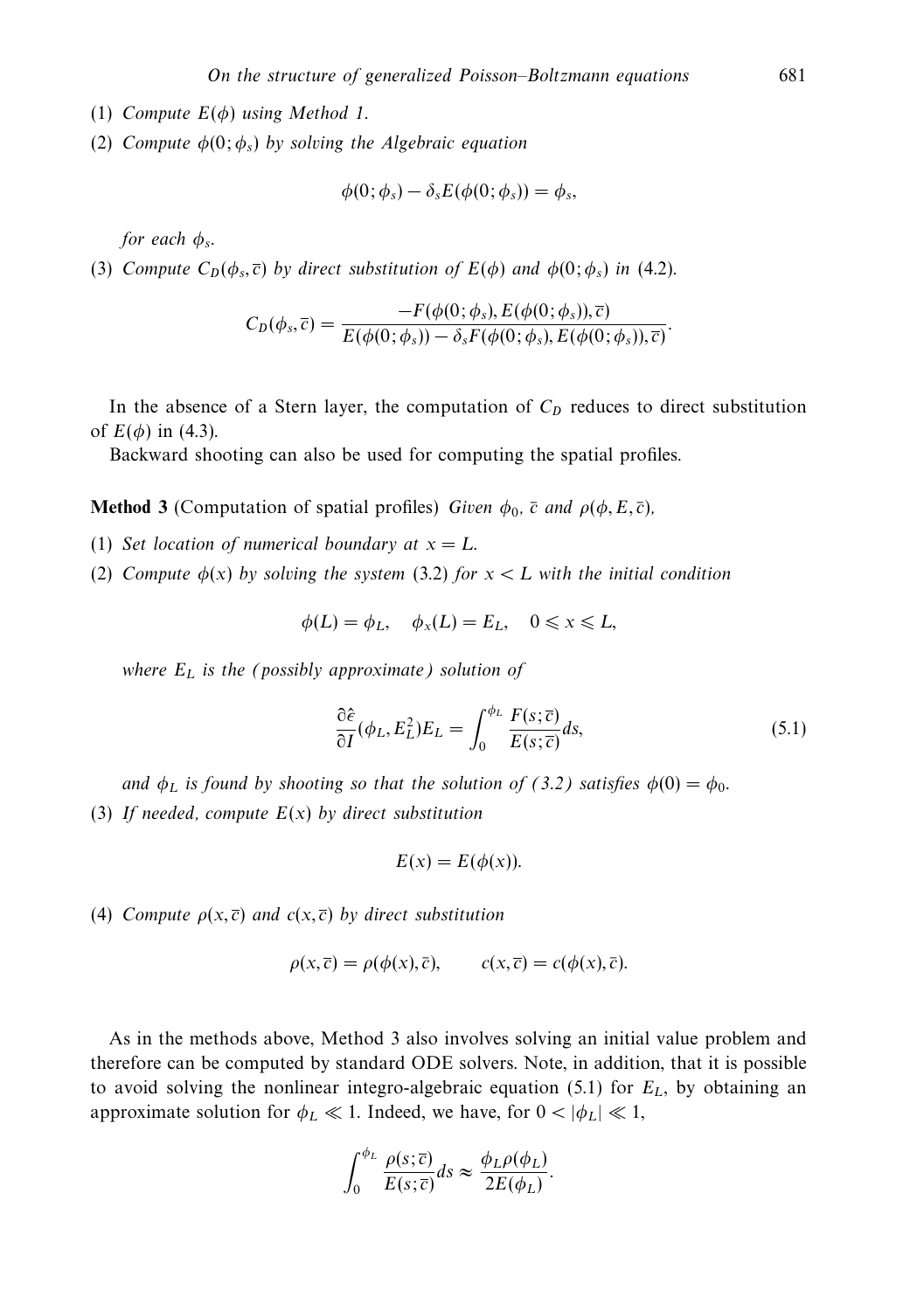Thus, equation (5.1) reduces to

$$
2\frac{\partial \hat{\epsilon}}{\partial I}(\phi_L, |E_L|^2)E_L^2 = \phi_L \rho(\phi_L),
$$

and the solution is chosen such that  $sign(E_L) = sign(\phi_L)$ .

The method computes the trajectory  $\Gamma_0$  as it leaves the saddle point, different from Method 1 only in the parametrization of the trajectory. As in Method 1 and as illustrated in Figure 5, we expect backward shooting to be stable for a broad class of generalized PB equations.

#### 6 Example: Model with concentration-dependent dielectric

Recent work<sup>6</sup> of Hatlo et al. [12] considered the generalized PB system  $(3.10)$  with

$$
\hat{\epsilon} = (\epsilon_w + \alpha_p p + \alpha_n n)I, \qquad (6.1)
$$

where typically  $\alpha_p, \alpha_n < 0$ . This choice of  $\varepsilon(p, n)$  reflects the observation that typically ions reduce the dielectric of the solution in their vicinity. The case  $\alpha_p = \alpha_n = 0$  reduces to the PB case. The work [12] considered only the symmetric case  $\alpha_p = \alpha_n$ , possibly to avoid numerical complications. The model was validated using differential capacitance data, and achieved a fair agreement with experimental predictions, primarily for negative voltages, see dash-dotted curve in Figure 4. In that paper, the authors stated that "to obtain similar agreement for positive voltage, it is necessary to use a different ion polarizability, as well as two different distances of closest approach, as the ions have different effective sizes in water." Our numerical study shows that taking into account these asymmetries, indeed, yields a better agreement between theoretical and experimental results, see solid black curve in Figure 4. Furthermore, we observe that the differential capacitance data is more sensitive to changes in Stern layer width than to ion polarizability, see solid green curve in Figure 4.

Further analysis of the differential capacitance curve in the symmetric case  $\alpha := \alpha_p = \alpha_n$ can be conducted by studying relation  $(4.4)$  for  $C''_D(0)$ , for which it takes the simplified form

$$
C''_D(0) = \frac{1}{4} \sqrt{\frac{2\overline{c}}{\hat{\epsilon}_I^3}} \left[ \hat{\epsilon}_I - 6\alpha \overline{c} - 9\alpha c_{\phi\phi} \right].
$$

As in Section 4.1, we find that the critical point in  $C<sub>D</sub>$  changes from a local minimum to a local maximum as  $\bar{c}$  increases through a critical value, all other effects held constant. This is depicted for the symmetric case in Figure  $6(A)$  and for the antisymmetric case in Figure 6(B).

The study presented above did not require solving the generalized PB system (3.10) with (6.1). Using backward shooting, we can solve the generalized PB system for the spatial profiles, see Figure 7. In particular, Figure  $7(C)$  presents the dielectric profile which reflects the balance of two effects: the attraction of the ions towards the oppositely

<sup>6</sup> Concurrently, [3] considered a generalized PB system with the same dielectric response function in a solution containing only negatively changed ions.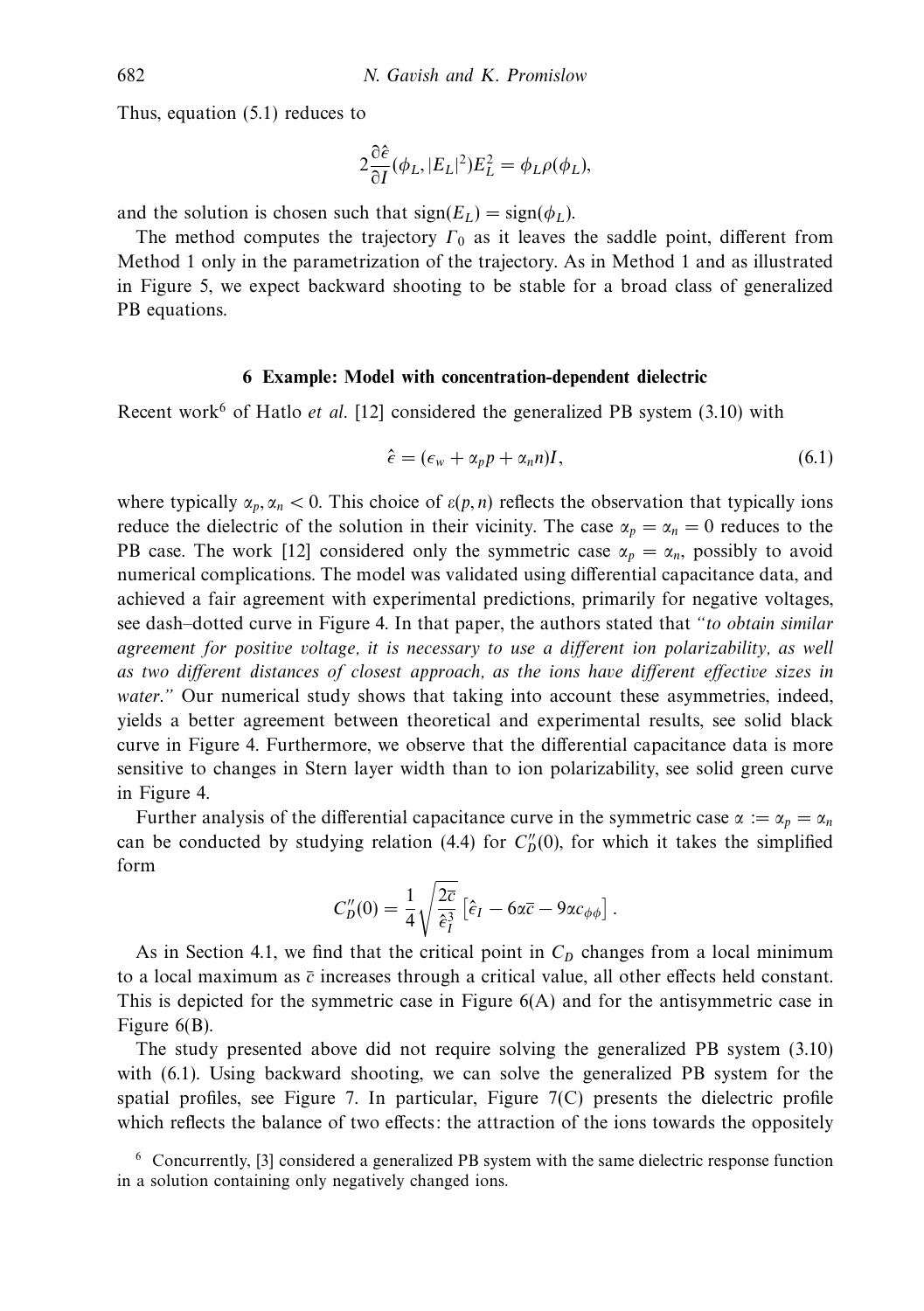

FIGURE 6. Differential capacitance curves computed for solutions of (2.9) with concentration dependent dielectric (6.1) for  $\bar{c} = 1/2$  and for different values of  $\alpha$  where (A) symmetric case  $\alpha_p =$  $\alpha_n = \alpha$ . (B) asymmetric case,  $\alpha_n = \alpha = 2\alpha_p$ .



FIGURE 7. Solutions of (2.9) with concentration dependent dielectric (6.1) for  $\bar{c} = 1/2$ ,  $\phi_0 = 1$  and with different values of  $\alpha$ . (A) Electric potential  $\phi$ . (B) Concentration of negative ions *n* (solid curves) and positive ions *p* (dash–dotted curves). (C) Dielectric ε(*p, n*).

charged plate and, for  $\alpha < 0$ , the repulsion of the ions from the plate due to their tendency to reduce the dielectric constant. For  $\alpha < 0$  but sufficiently small in magnitude, the first effect dominates, and the dielectric decreases near the wall, while for sufficiently negative values of  $\alpha$  the dielectric increases near the wall. At the border line case, the ionic profiles arrange so that the dielectric constant is spatially constant, this occurs for

$$
\alpha_p=\alpha_n=\alpha^*=-\frac{1}{4}\frac{\varepsilon_w}{\bar{c}}.
$$

This behaviour is depicted in Figure 7(C) where for  $\alpha = \alpha^*$  we observe a uniform dielectric profile (compare also with [3, Figure 5]). Values of  $\alpha$  near  $\alpha^*$  are reasonable in physical systems, indeed setting  $\varepsilon_w = 80$ , we obtain that

$$
\alpha^* = -\frac{20}{\bar{c}} \quad (M^{-1}).
$$

Assuming that the model is valid for  $\bar{c}$  < 2*M*, we find that the range  $M < \bar{c} < 2M$ corresponds to  $-20 < \alpha^* < -10$ . These values are comparable with  $\alpha = -17$  for H<sup>+</sup>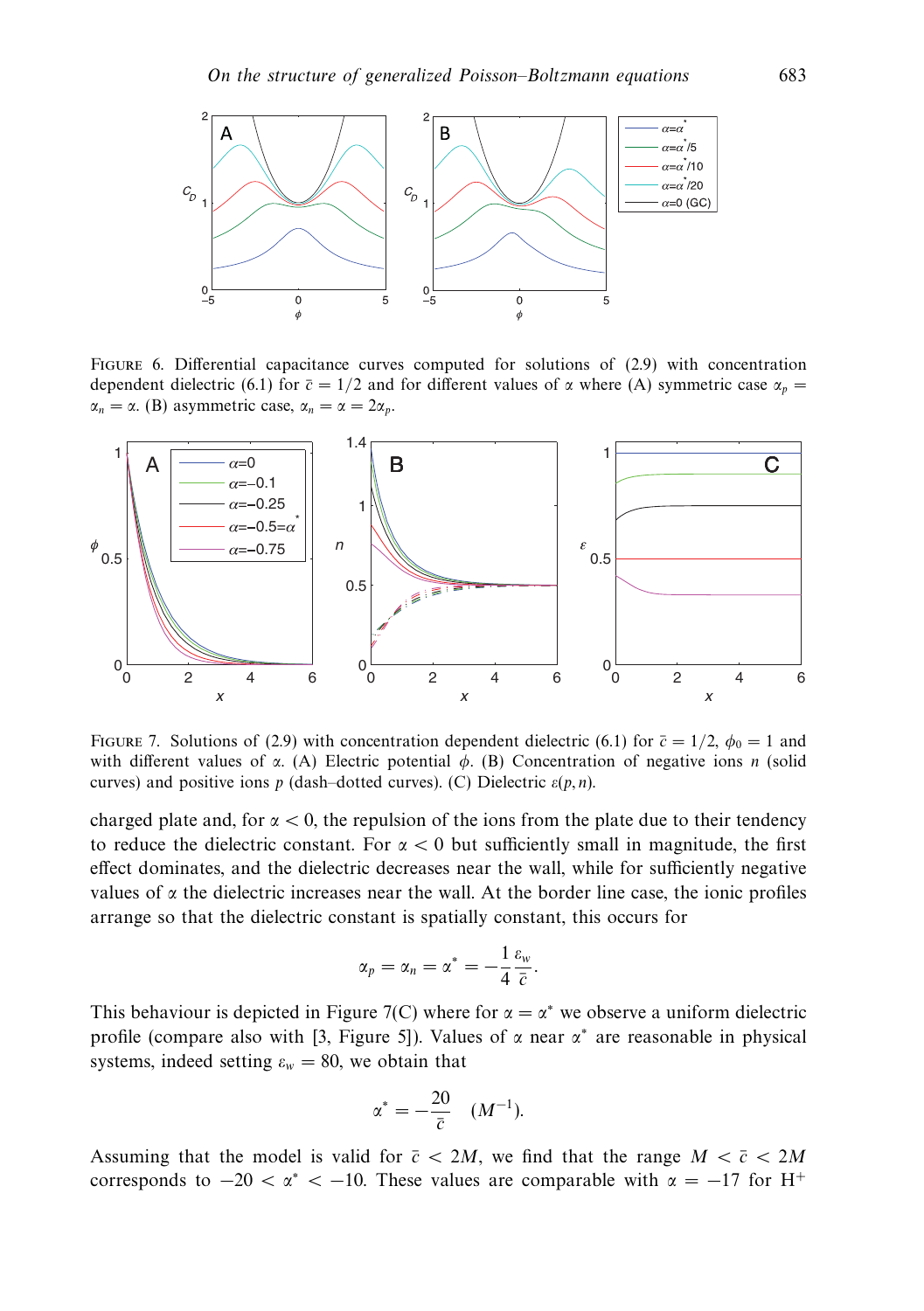and  $\alpha = -11$  for Li<sup>+</sup>,  $\alpha = -8$  for K<sup>+</sup>, used in [12, Table 1]. Note that the experimental data considered in [12] was obtained for  $\bar{c} = 0.01M$ , for which  $\alpha^* \ll \alpha$ , far from the regime where monotonically decreasing or uniform dielectric profiles are observed.

# 7 Concluding remarks

In this work, we study a broad class of generalized PB equations. Surprisingly, we find that these equations can be reduced to autonomous dynamical systems, which all have a single saddle point corresponding to the bulk state far from the charged interface. Therefore, all generalized PB models share a common structure in the sense that no bifurcations occur due to the introduction of generalized terms.

A key result of this study is the derivation of an explicit formula for the differential capacitance data that directly relates the model parameters and its prediction for differential capacitance. This formula enables an analytic determination of the differential capacitance data without solving the associated generalized PB equations. Based on this result, we present analytical and numerical tools that allow a conceptual and numerical investigation of generalized PB equations, and in particular fully address the forward problem: Given a generalized PB equation, what is its solution and what is the model's prediction for the differential capacitance data. The solution of the forward problem provides a solid and necessary basis for addressing the inverse problem which warrants further study: What are the classes of generalized PB models which give rise to prescribed differential capacitance data?

#### Acknowledgement

The first author acknowledges support from the Technion VPR fund, EU Marie-Curie CIG grant 2018620, and Grand Energy Technion Program (GTEP) grant 1012217, while the second author acknowledges support from the NSF DMS grant 1109127 and 1409940.

# References

- [1] Bazant, M. Z., Sabri Kilic, M., Storey, B. D. & Ajdari, A. (2009) Towards an understanding of induced-charge electrokinetics at large applied voltages in concentrated solutions. Adv. Colloid Interface Sci.  $152(1-2)$ , 48-88.
- [2] Ben-Yaakov, D., Andelman, D., Harries, D. & Podgornik, R. (2009) Beyond standard Poisson–Boltzmann theory: Ion-specific interactions in aqueous solutions. J. Phys.: Condens. Matter 21(42), 424106.
- [3] BEN-YAAKOV, D., ANDELMAN, D. & PODGORNIK, R. (2011) Dielectric decrement as a source of ion-specific effects. J. Chem. Phys. 134(7), 074705.
- [4] Ben-Yaakov, D., Andelman, D., Podgornik, R. & Harries, D. (2011) Ion-specific hydration effects: Extending the Poisson-Boltzmann theory. Curr. Opin. Colloid Interface Sci. 16(6), 542–550.
- [5] Bikerman, J. J. (1942) Xxxix. structure and capacity of electrical double layer. Phil. Mag. 33(220), 384–397.
- [6] Booth, F. (1951) The dielectric constant of water and the saturation effect. J. Chem. Phys. 19(4), 391–394.